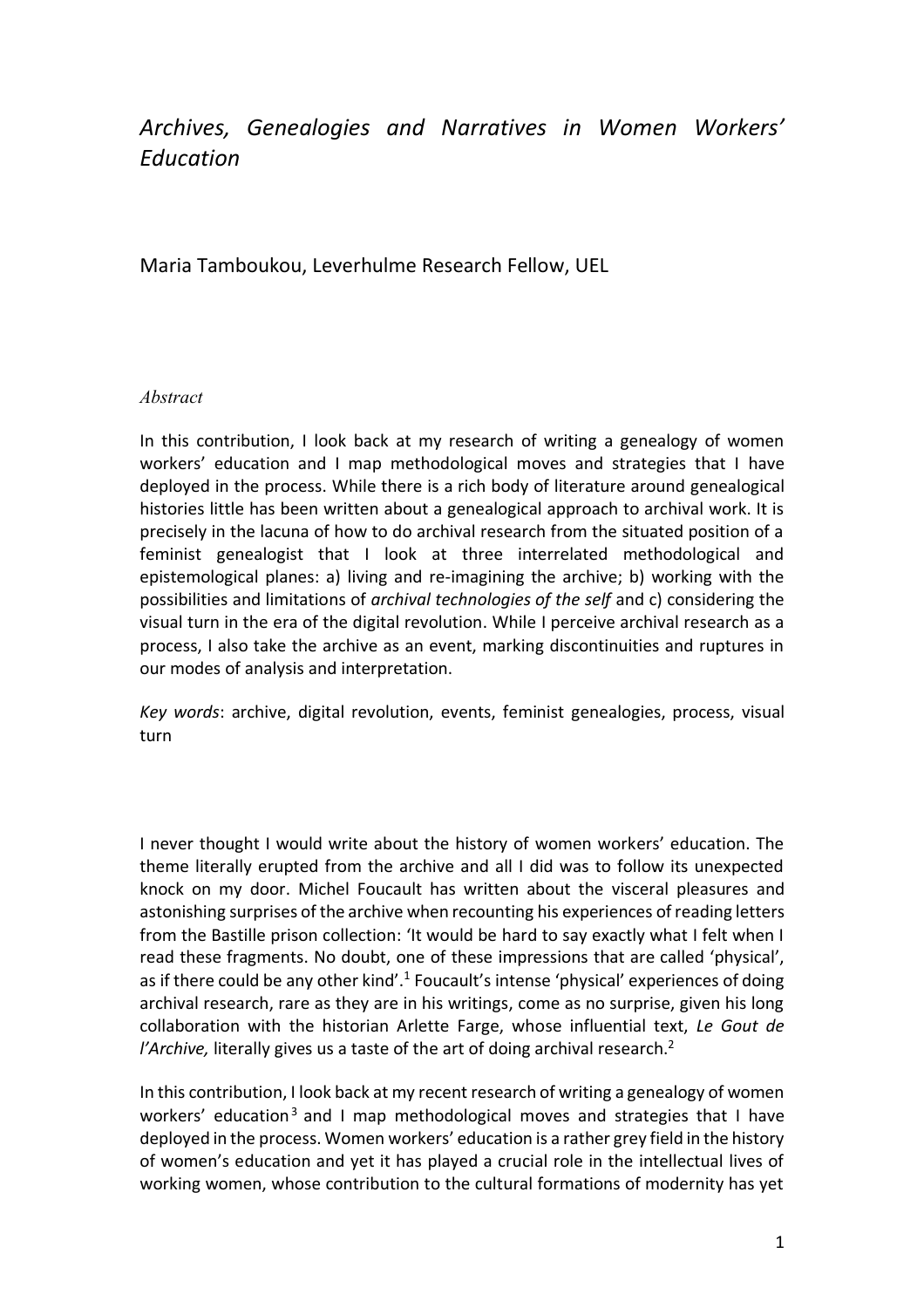to be fully explored and evaluated. My discussion is framed within the wider project of writing feminist genealogies drawing on women's auto/biographical narratives. <sup>4</sup> As a Nietzschean insight reconfigured in Michel Foucault's analytics,<sup>5</sup> genealogy is concerned with the processes, procedures and apparatuses, whereby truth and knowledge are produced. Genealogy writes the history of the present: it problematizes the multiple, complex and non-linear configurations of the sociopolitical and cultural formations of modernity. In the context of my research: what were the conditions of possibility for women workers' education to emerge as a specific area of radical educational practices, why was it marginalized within the history of the labour movement and how has it become entangled in the constitution of a feminist consciousness, memory and culture?

Foucault's genealogical histories have opened up a rich and vibrant field of inquiries, but while a lot has been written about his genealogical approach as 'a history of the present<sup>'6</sup>, the minutiae and micro-practices of his archival work have been mostly overpassed in the existing bodies of literature. It is precisely in the lacuna of how to do archival research from the situated position of a feminist genealogist that I particularly look at three interrelated methodological and epistemological planes: a) living and re-imagining the archive; b) working with the possibilities and limitations of what I have theorised as *archival technologies of the self* and c) considering the visual turn in the era of the digital revolution. In this context the archive is taken as a living organism, and thus a process in becoming, but it is also theorised in the light of the philosophies of 'the event'—an eruption that marks discontinuities and ruptures in our habitual modes of understanding and aligning with the real.<sup>7</sup>

This contribution follows methodological and epistemological trails we have already mapped in our co-authored book, *The Archive Project.<sup>8</sup>* In this book's epilogue all 4 coauthors decided to write something about our future work in archival methodologies and in this context, I identified three areas that I wanted to expand: 'a) writing archival genealogies, that is, mapping discourses and practices that have created and shaped particular archival collections, as well as their subsequent readings, re-readings and rewritings; b) following up questions around archival troubles and failures; and c) creating digital meta-archives'<sup>9</sup>. It is therefore in the premises of these future directions that this contribution will be unfolding, particularly highlighting questions and problems around photographic archives, which is currently a bursting area of interest in the history of women's education and beyond.

#### *Living and re-imagining the archive*

I remember well the day that the history of women workers' education knocked on my door— its very date is inscribed in the word document's metadata: Thursday, July 7, 2011. It was late in the afternoon and I was tired after a whole day's work in the Manuscripts and Archives Division of the New York Public Library at the heart of a very hot summer. But in opening Box 1, there it was: the letter from the Bryn Mawr summer school for women workers written on August 4, 1922: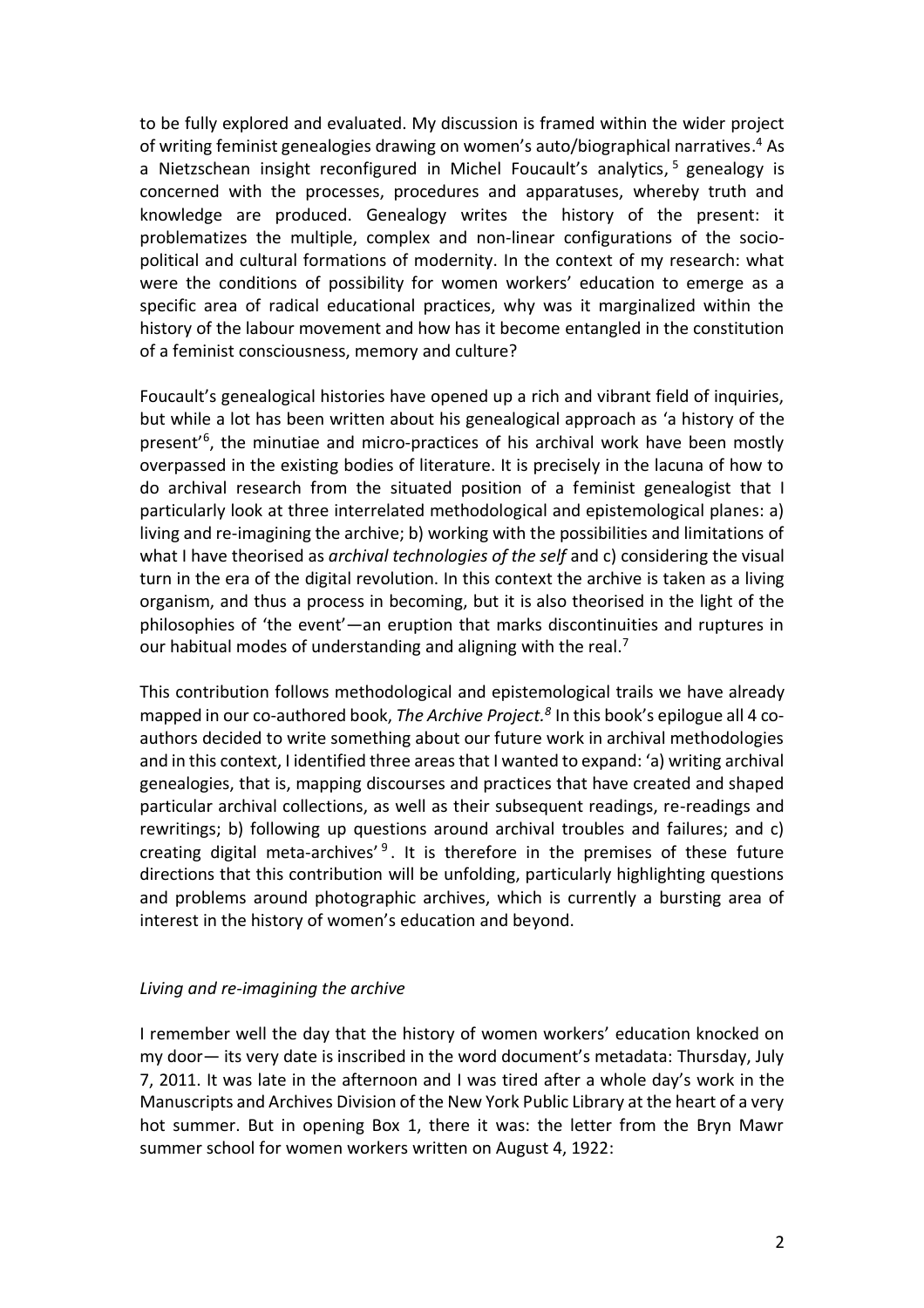My dearest comrade,

This will be the last letter you will receive from Bryn Mawr. Next week this time, I will be with you again in the dusty city doing my daily work in the shop and spending the evenings with you in the little office, planning to organize the nonorganized […] I believe that this school is a start for those who know nothing, and training school for those who do know a little and need a thorough review of what they know […] I hope you will not fall asleep while reading this uninterested letter.<sup>10</sup>

I cannot know whether the actual recipient of the letter fell asleep, but for me, its external reader, the letter was a loud knock on the door of my 'ivory tower'. Once I opened the tower's door, the vistas of women workers' cultural worlds and intellectual lives started unfolding beneath my eyes. I didn't know that I was standing at the threshold of a new field of inquiries when I started reading the letter on this hot July afternoon; I was simply following its fascinating plot gradually feeling that I needed to know more. Apart from being tired, what I also remember vividly is the trance situation I entered while reading the letter slowly, and even more so when I started copying it verbatim. Why did I do it? I could have asked for a photocopy, which eventually I got. But this mechanical reproduction would have ripped away all the visceral excitement I felt while reading and copying the letter. Farge has written about the importance of copying practices in the archive:

In the digital age this act of copying can seem quite foolish. […] And it would indeed be foolish, stubborn, maybe even pridefully obsessive ... if this exact recopying of words did not feel somehow necessary, an exclusive and privileged way of entering into the world of the document, as both accomplice and outsider […] This flow of words can sweep you off into unexpected directions, taking you to a place poised somewhere between the familiar and the exotic. $^{\rm 11}$ 

What the act of copying does then, is to freeze some moments and slow down the passing of archival time. What it also does is that it functions as a time machine, throwing you into different times and other spaces, the *heterotopias* and *heterotemporalities* of archival research that I have repeatedly mapped and discussed in my genealogical projects.<sup>12</sup> Surely you can't experience space/time travels with your camera in hand trying to photograph as many documents as you can—a trend I have seen in different archives throughout the world. Of course, you will need to do it sometimes, when time is short, funding money is running out and you have found the source you were looking for. Yet, you should be aware that 'the archival moment' has been lost and/or has to be recreated elsewhere, at your desk perhaps after 'the return', when you feel doubtful about what to do with the precious documents you have brought from the archive. What about this moment then and why is it important?

Reading a document line, by line, taking the time to leaf through it and/or go backward and forward, triggers the process of understanding and interpretation, which always starts while in the archive, as I have already suggested in the collaborative project of theorising archival research in the social sciences.<sup>13</sup> The archive fashions an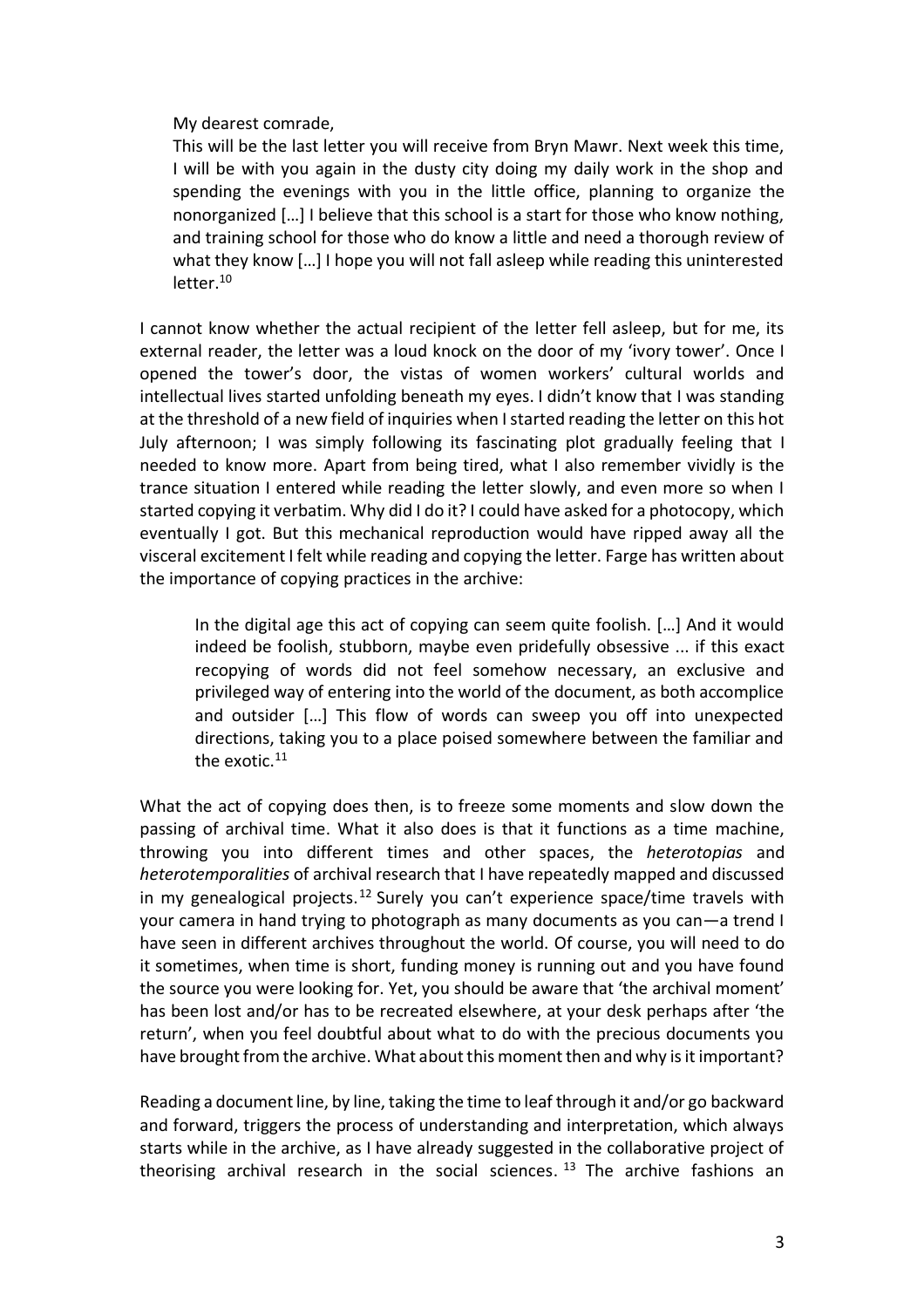experience of 'trance reading' and asks the researcher to slow down and throw themselves in the world of the documents. For Farge this experience is like 'a dive, a submersion, perhaps even a drowning … you feel immersed in something vast, oceanic' she has poetically written.<sup>14</sup> It is only when you have submitted yourself to the forces of the archive that you feel liberated from the grip of hegemonic understandings and you start discerning silences, absences, shadowed figures and marginalized storylines, in short the subjugated knowledges that genealogy is after. Copying is catalytic here, since it fully engages the body in this process of seeing and understanding and literally imposes the slow rhythm of the archival time: 'reading the archive is one thing; finding a way to hold on to it is quite another', Farge has noted in weaving together reading and copying as *archival technologies* par excellence.<sup>15</sup>

It is in the middle of this slow process of reading, copying and in effect rewriting the archive that the researcher re-emerges as a reader with new ideas about the archival documents. And in this light, it is not only the researcher who is being gradually transformed, but also the documents: they both 'become other' through their entanglement within the space/time context of the archival phenomenon. Elsewhere in my work I have written at length about the theoretical underpinnings of this process of feeling the archive as a living organism drawing on neo-materialist philosophies.<sup>16</sup> In doing so I have made connections between the setting up of a scientific experiment within the laboratory and the archival experiment of working within the boundaries of specific documents, fonds, characters and periods. What I have argued is that in the same way that scientific measures, findings and outcomes are the effects of how the experiment was designed and set up in the first place, the knowledges and published outcomes that derive from archival research are situated within the parameters and boundaries of their 'phenomenon' or experiment in Karen Barad's configuration.<sup>17</sup>

But when thinking outside the box and beyond the conditions and restrictions of 'the phenomenon', the metaphor of 'flying' has become a forceful mode of making connections between the materiality of archival research with the possibilities opened up by the archival imagination: 'the true method of discovery is like the flight of an aeroplane. It starts from the ground of particular observation; it makes a flight in the thin air of imaginative generalisation; and it again lands for renewed observation rented acute by rational interpretation<sup>'18</sup> Alfred North Whitehead has written. The process of archival research can indeed be both thick and thin: thick when it starts digging or diving deep into archaeological sites of accumulated memories and knowledges and thin when it flies up in the blue skies of ideas and the fictions of imagination. What is important to note here is that thickness and thinness should not be taken as a binary, or a grammatical opposition, but rather as an assemblage of thick and thin components, making multifarious internal and external connections between, amongst and outside themselves.<sup>19</sup> The metaphor of flying also addresses the question of how to oscillate between involvement in and detachment from the problem a genealogist is investigating in the archive, what Nietzsche has described as 'pathos for distance.<sup>'20</sup> While being immersed in the world of the archival documents, the genealogist needs to take a distance, so that they can discern and interrogate common sense understandings and normative discourses; they need to take an angle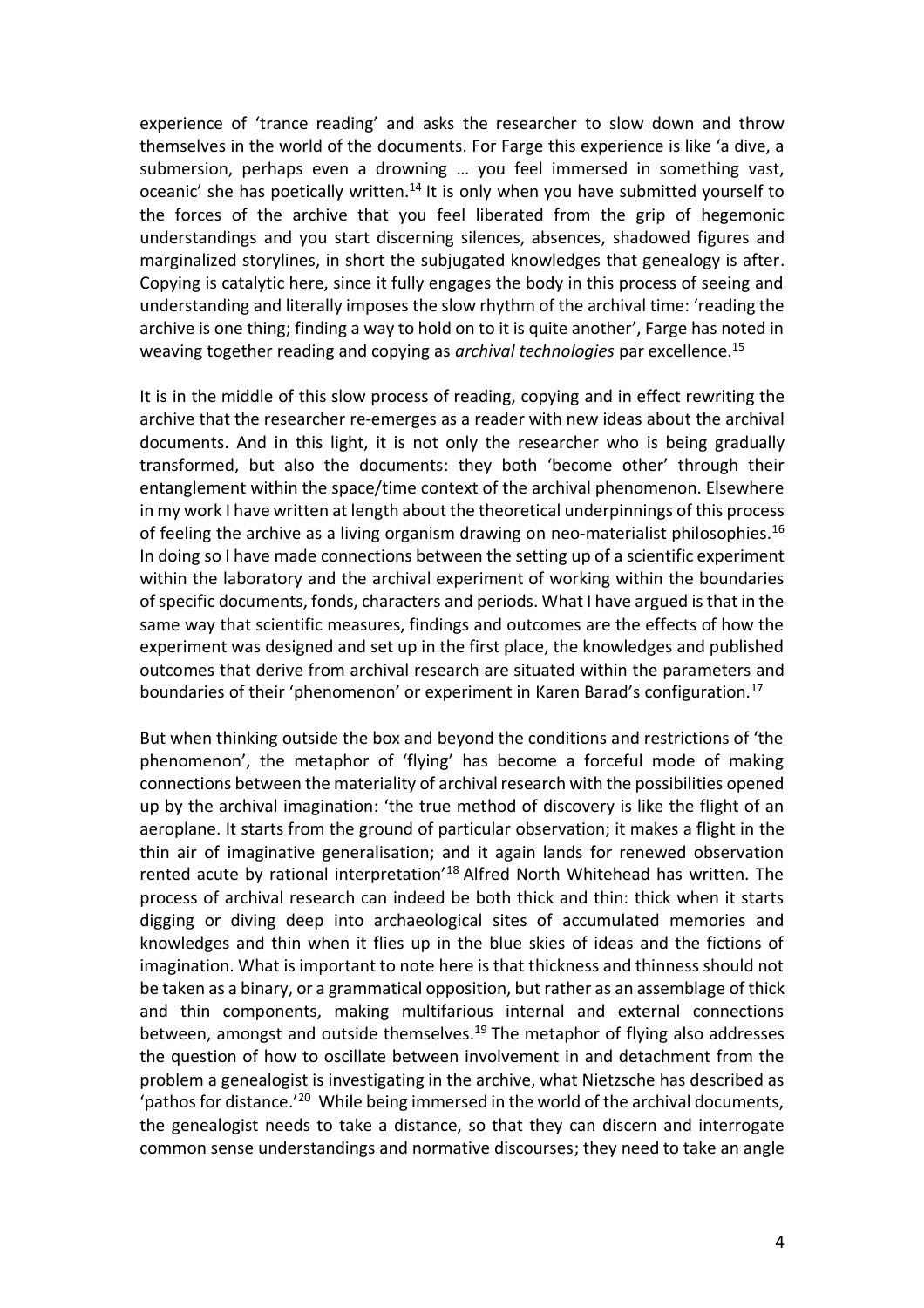that will allow them to see differently. It is around this entanglement/distance tension that the metaphor of flying is revolving.

Given my situated position as a feminist genealogist I have always considered my archival work as an on-going series of excavations. Foucault's influence was clearly catalytic here: 'genealogy is the aim of the analysis and archaeology is the material and methodological framework', he said in one of his Berkeley lectures,<sup>21</sup> further adding that 'I never stopped doing archaeology. I never stopped doing genealogy<sup>'22</sup>. The task of the archaeological method in Foucault's approach is to excavate accumulated layers of discursive formations so as to reveal discontinuities, contingencies and ruptures in what seems to be 'natural' or 'necessary' in the history of sciences, ideas, concepts and practices. It goes without saying that the idea of archaeology as a method fits perfectly in the practices of archival research, particularly when you think of all these documents stored in library and museum basements, waiting to be retrieved, reread and rewritten. When it comes to women's history this excavation into the thickness of hidden layers of documents and knowledges is the usual experience of the researcher, even today.

In flagging up the importance of recovering lost archives Joan Scott has written about how fragments of Marie-Louise Bouglé's library in France was unearthed from the basements of the *Bibliotheque Historique de la Ville de Paris*(BHVP)*,* by Maïté Albistur, a graduate student then, who eventually catalogued it and made it available to researchers.<sup>23</sup> I was amongst those researchers, who benefited from Albistur's invaluable archival work and it was there that I had the first signs of the importance of education in women workers' lives. However, since the papers of the initial collection had been scattered in boxes in the basement of the BHVP for some forty years, I had to struggle with misplaced and lost documents*.* Moreover, the scattering of the documents has been extended to the fragmentation of their citations, exacerbated by the fact that the on-coming rush of digitisation has not been yet incorporated in the full citations of these documents. Even the references in the existing literature were sometimes misleading, since catalogue systems and codes keep changing and it is very difficult for researchers to track them. There were for example 11 letters from Désirée Véret-Gay and Jeanne Deroin, two leading activists and educators of the first autonomous feminist movement in nineteenth century France, <sup>24</sup> that were supposed to be in 'Cartons 42 and 47' in the *Fonds Bouglé* of the BHVP, according to historian's Michelle Riot-Sarcey list of sources.<sup>25</sup> The problem was that there is not even such a thing as *Fonds Bouglé* in the official BHVP catalogue anymore. Bouglé's papers have now been renamed as *Archives Marie-Louise Bouglé,*  since they include *fonds* of many feminists. Moreover, the whole system of 'cartons' has changed and when I visited the library in September 2014 looking for these 11 letters, the archivists were unable to find them. It took me 7 months, many e-mail exchanges with the archivists and a second visit to the BHVP in April 2015, to eventually locate them, after following an obscure footnote in a draft of a conference proceedings paper in the *Bibliothèque Marguerite Durand.* 26

Foucault has argued that genealogy 'operates on a field of entangled and confused parchments, on documents that have been scratched over and recopied many time'.<sup>27</sup>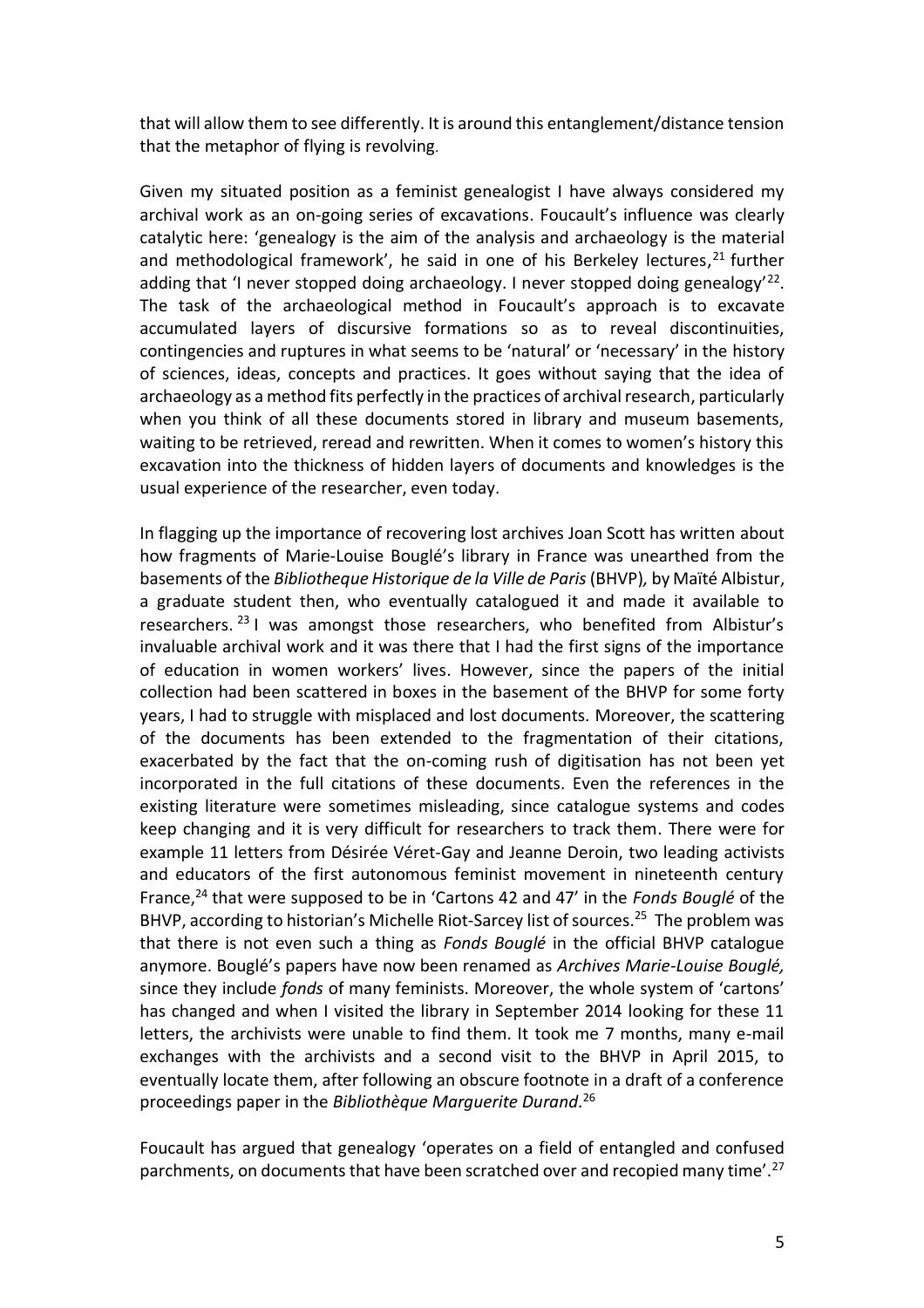My documents were not only scratched and recopied, but also misplaced and renamed. While immersed in 'the dust' of the archive that Carolyn Steedman has so influentially theorised,<sup>28</sup> I was further deeply upset to find out that the protagonists of my research had no specially curated collections of their papers*,* in the archival tradition of the *fonds.* According to Jaques André, the preservation of *fonds* in the archives 'respects' the formation of documents around a person or an institution, however it was derived, 'and refrains from breaking it up'.<sup>29</sup> It seems however that the feminist pioneers in France never became the subjects of *fonds,* or the objects of respect for that reason. Instead, they remained buried and scattered in dusty basements, or they were perhaps left floating in the depths of the ocean. Farge has actually made connections between the *archival fonds* and the *basses,* 'hulking masses of rocks in the Atlantic […] that are visible only twice a year, during the lowest tides<sup>'30</sup>, thus bringing maritime archaeology in the way she visualizes the archive in terms of archaeological imageries. The discovery of the Bouglé collection was one of those 'low-tide' moments when the *basses* became visible, soon to be covered by the high tides of changing cataloguing and citation practices again.

But to return to Whitehead's metaphor of flying, while archival research is deeply entangled in the thickness of archaeological excavations, it also includes the ethereal experience of the thinness of imagination: 'The world of imagining is a thin world, a mini-world whose ephemerality precludes any engaged activity comparable to that required in the life-world<sup>'31</sup> Edward Casey has written in his phenomenological study of imagination. Casey's analysis has drawn on Spinoza's philosophy, wherein reason and imagination co-exist in the multifarious ways that understanding emerges and knowledge is constituted. As Genevieve Lloyd has pointed out in her excellent study of the *Ethics*: 'fictitious or "feigned" ideas are mixed methods of knowing. They partake of imagining, but through being criticised by reason they become a source of improved understanding.<sup>'32</sup> Foucault has also pointed to the constitutive role of imagination in writing genealogical histories: 'one 'fictions' history on the basis of a political reality that makes it true, one 'fictions' a politics not yet in existence on the basis of a historical truth'.<sup>33</sup> Genealogical histories then problematise our present, first by detaching it from the debts of the past and secondly by opening up unimagined or unthought-of possibilities for the future.

Archival imagination has thus become a hot topic in the existing literature and has been discussed from a wide range of angles and theoretical perspectives.<sup>34</sup> What has been mostly highlighted is that 'the archival imaginary is constitutive of the possibilities for knowledge-making'.<sup>35</sup> So what exactly is happening when 'we are flying' while immersed in the nuts and bolts of archival research? The archive seizes moments in the life process that have been symbolically transformed into novellas and images or have left their traces upon artefacts, memorabilia or simply forgotten and/or lost objects. When we see, read or touch such traces of the past, we feel that we have somehow grasped 'the real', no matter how fleeting or ephemeral such experiences have been. And yet the idea of 'touching the real' is an illusion, Farge has pithily noted: 'No matter how much the real seems to be there, visible and tangible, it reveals nothing more than its physical presence, and it is naïve to believe that this is its essence'.<sup>36</sup> The importance of the archival object, be it a story, an administrative document, a photograph or a piece of string that slips out of an envelope, 'lies in the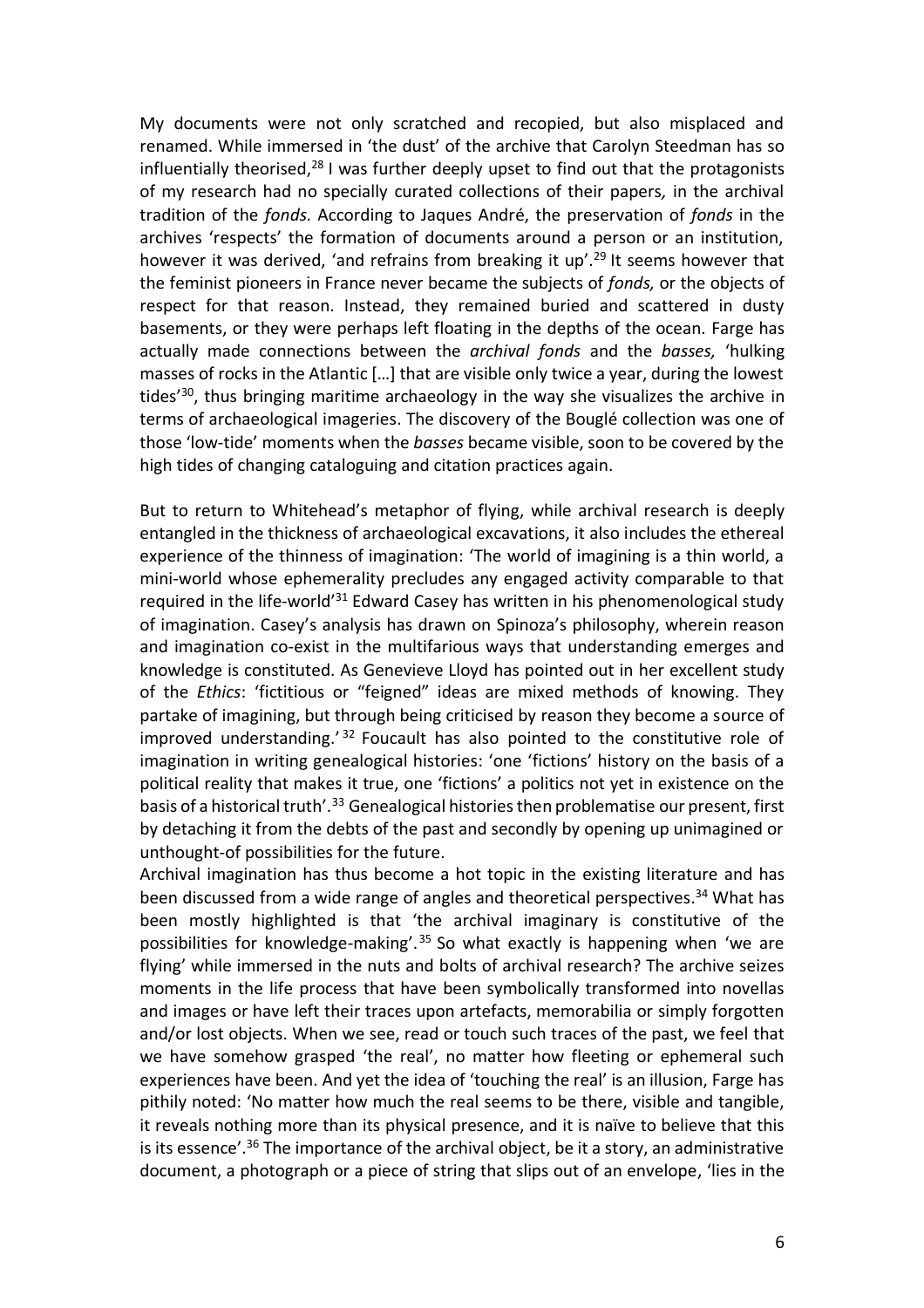interpretation of its presence, in the search for its complex meaning, in framing its "reality" within systems of symbols—systems for which history attempts to be the grammar', Farge argues.  $37$  This is precisely where 'flying' works: it throws the researcher in the air, disentangles him or her from the material and affective forces of 'the natural presence' and creates the necessary distance for understanding and interpretation beyond the stubbornness of common sense notions and perceptions. Flying both metaphorically and literally enables the researcher to see things differently and ultimately creates conditions of possibility for critical analyses and radical knowledges. It is while in the air that intuitive understanding, as the highest level of knowledge emerges—an intellectual 'love for the world' in Spinoza's philosophical universe.

Spinoza's theory of knowledge has initiated a line of progressive pedagogical thinkers and has been particularly influential upon John Dewey's notion of 'creative imagination' that was central in the movement for workers' education: 'In its highest form imagination is not confined to isolation and combination of experiences already had [...] It is virtually creative. It makes its object new by setting it in a new light' Dewey wrote.<sup>38</sup> Following his lead, Fannia Mary Cohn wrote that seen it the context of in workers' education 'creative imagination' opens up the dark side of things, reveals hidden meanings and helps workers to re-imagine themselves and their relation to the world. <sup>39</sup> Cohn was a prominent figure in the international movement for workers' education and in constant correspondence and collaboration with Dewey, amongst other public intellectuals of her geographies and times.<sup>40</sup> Yet, very few of her articles have ever been published, while the bulk of her historical, political, literary and personal writings can only be read in the archives.<sup>41</sup> What is even more intriguing is that she personally collected and bequeathed her papers to the New York Public Library, where I traced and read them. It is to this captivating twist in the provenance of archival documents originated by women workers that I will now turn.

## *Archival Technologies of the Self*

Questions around provenance are prevalent in the literatures theorising the archive. How a document or a collection of papers was assembled and later found their way and indeed place in the archive is of particular interest and has informed discussions around institutional authorities, colonial histories and gate keeping practices—in short the knowledge/power relations that are entangled in archival research. As we have suggested in our co-authored book, *The Archive Project*, the notion of 'the archivist function' can throw light into the deployment of such practices and relations.<sup>42</sup> Drawing on Foucault's notion of 'the author function', we have pointed to 'the social, material and cultural conditions that underpin the institutional foundation and organisation of archives<sup> $43$ </sup>, raising questions about how collections of papers were created, deposited, classified, maintained and ultimately used. Provenance we have argued 'can often provide important information vital to analysis and interpretation'.<sup>44</sup> In the same way that Foucault showed how through the lens of the 'author function' we could trace genealogies of the author-text relation, 'the archivist function' can unveil power/knowledge entanglements between collections, archives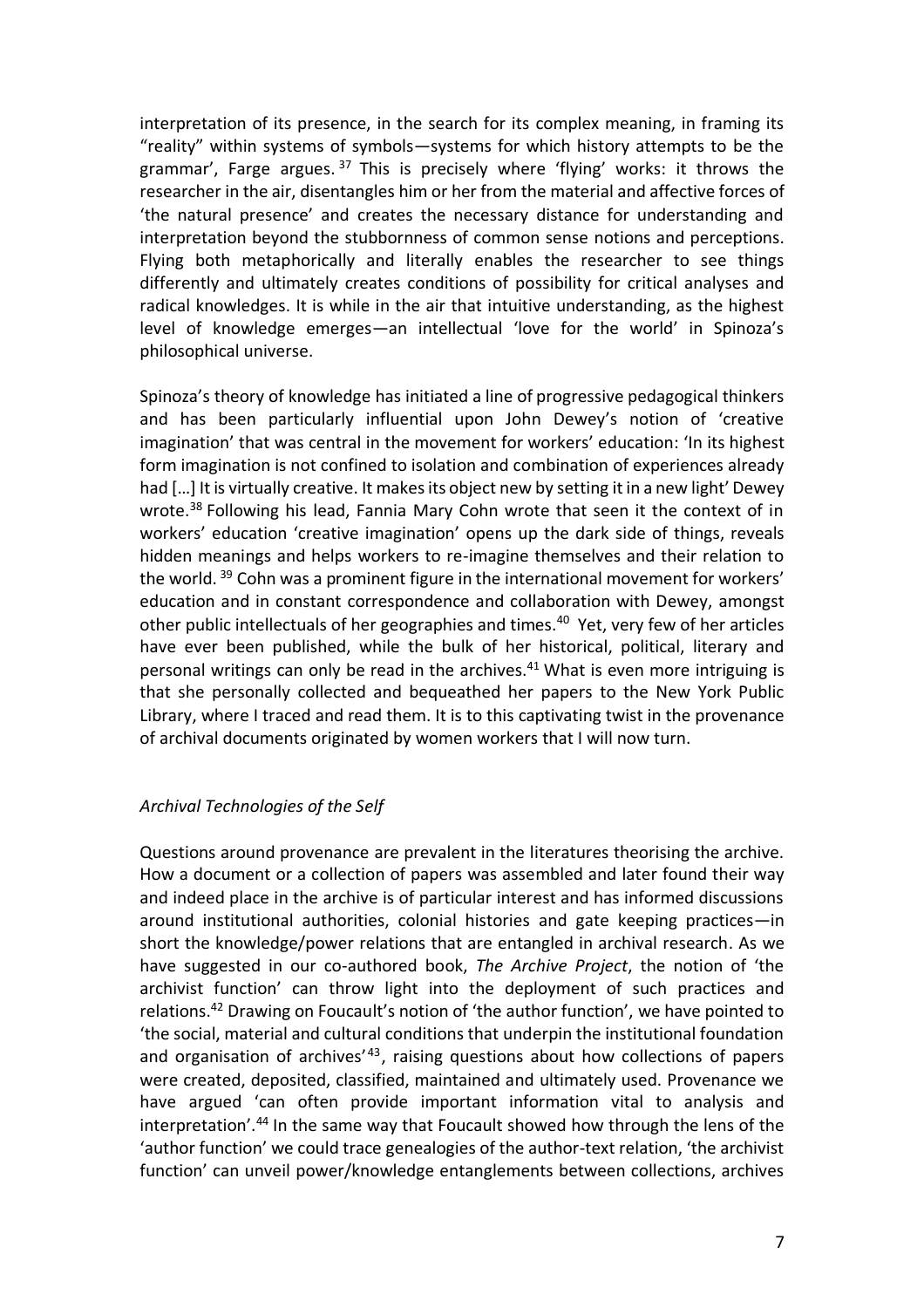and archivists. It is therefore in the context of tracing genealogies of archival formations that I want to discuss how the knowledge that the collections and *fonds* I was working with, both in Paris and in New York were 'auto-archives'.

Given that archival collections and practices do not come out of the blue, my first move was to create a plane of consistency for women workers' auto-archival practices to be mapped and contextualized. As Scott has shown the creation of archives around women's history only started in the twentieth century and it is only recently that historians have been able to discern some patterns of how it developed on both sides of the Atlantic.<sup>45</sup> Unsurprisingly it was feminist activists, who initiated such archival practices. As Scott notes, 'these women had a sense that they were making history and that the memory of their activity must be preserved for posterity'.<sup>46</sup> Moreover, the creation of archives from, about and for women was connected to the movement for women's education: 'there is a connection between the pursuit of women's education and the documentation of women's past activities' 47, Scott has commented. As I have shown in my work, workers' education was part of this movement, although not sufficiently explored by feminist historians. Consequently, the histories of their archives and personal collections have to be included in the histories of women's archives, including the feminist archives that are on the making. It is women's invisibility rather than absence that has been suggested as the main problem of their status in the historical records, including the recently created feminist ones.<sup>48</sup>

The creation of archives for women's history was therefore the effect of a developing culture of historical consciousness, which went hand in hand with the emerging phenomenon of 'archival sensibility'<sup>49</sup>. Through their involvement in the social movements of their geographies and times, women were increasingly aware that they were making history, but also that unless they found a way to record their actions, the memory of their struggles would be erased. By that time, they were educated enough to know that women were absent from major museums, libraries, archives and bibliographies and could see the urgency of preserving the memory of acts and deeds that were unfolding beneath their eyes. What a genealogical exploration of such archival practices reveals is that the development of a feminist historical consciousness was not a linear and unproblematic process: instead it carried the scars of race and class differences. Cohn's letter to historian Mary Beard at the time that the the World Center for Women's Archives was being established forcefully expresses her support for this project, but also her fears that working women might be neglected or *de facto* excluded from the feminist project of recording women's history:

I agree with you as to the importance of having a World Center where a record of women's achievements will be preserved. Of course, this should be done not only for the sake of encouraging women by making use of their experience and achievements, but also for general historical reasons. I do hope that in your efforts to get justice for women by recognising their achievements, your Board will not make the mistake of not including the records of certain social groups in your archives. I am sure, also, that your Board of Directors will have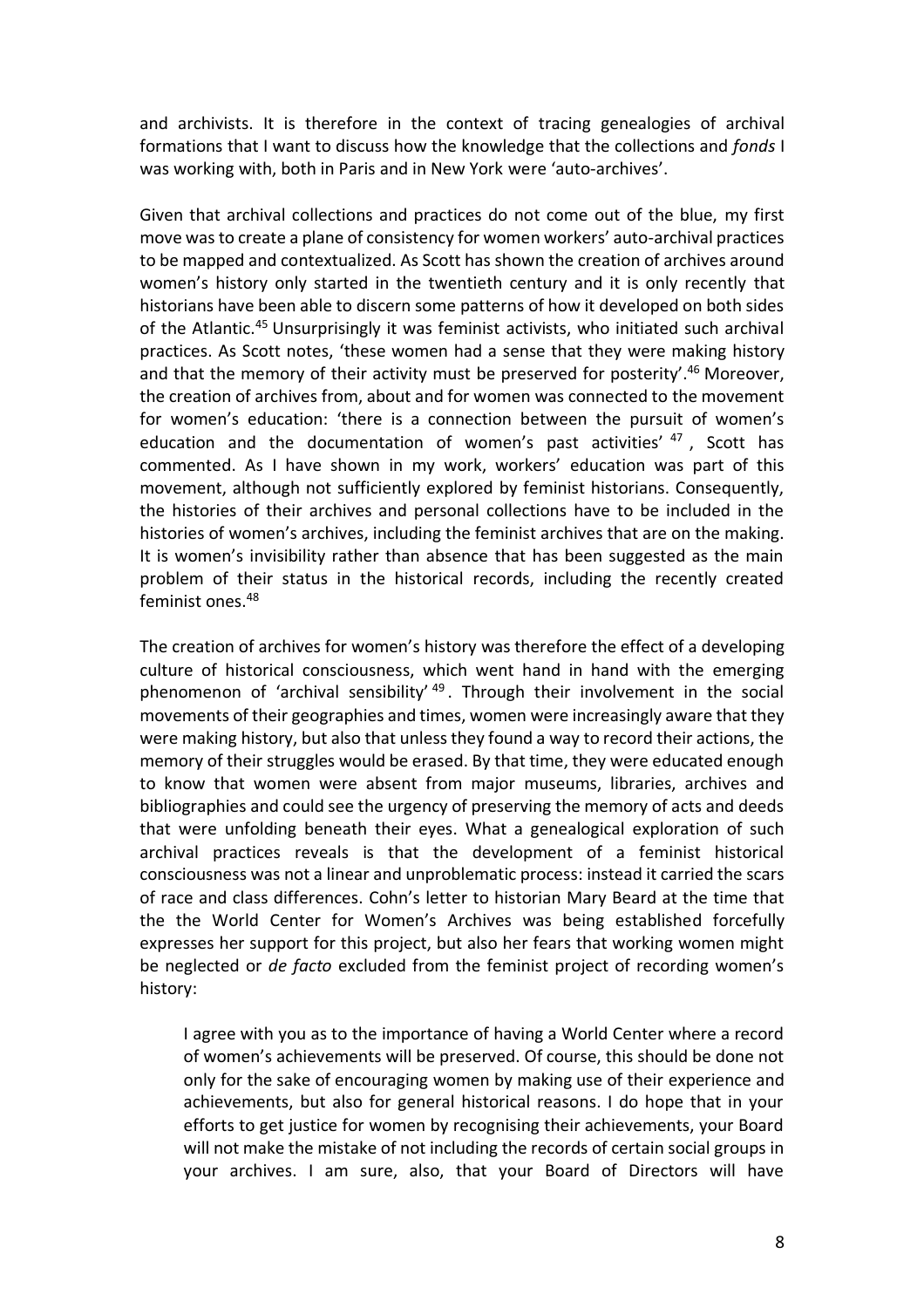representatives of each group speak for themselves. If I may, as one who is interested in the growth of such a Center, I would like to suggest that there should be another class of membership fee. So many will be eager to assist in your efforts, who will find it difficult to contribute \$5.00 a year …<sup>50</sup>

It is in this context that Cohn took the decision to collect her papers and bequeath them to the New York Public Library (NYPL), where they are still housed. During her long service in the educational department of the International Ladies Garment Workers' Union between 1918 till her death in 1962, Cohn was in constant collaboration with the NYPL librarians. Together they worked to organise 'the book division'—a union based library, which was one of Cohn's favourite projects, her 'baby', as she used to call it.<sup>51</sup> It was thus only natural that she felt that the NYPL would be the ideal place to shelter her memories as a labour educator and union activist. We also know that collecting her papers was a life–long project and not a decision of the moment. In politely declining the invitation from a friend, who had asked her for some biographical details for a forthcoming publication, she had noted that 'I can back all this with many letters that I keep in a safe. Some day you will have access to them, but not now'.<sup>52</sup> Cohn was thus already, always in the process of archiving herself and she formally institutionalized her collection as her swan song to the labour movement. In collecting documents of her involvement in the history of the labour movement she was also creating an archive of her constitution as a political subject, indeed she actively formed herself as such. As Foucault has shown, genealogy conceives subjectivities and social relations as an effect of the interweaving of discourses and practices, which it sets out to trace and explore.

What were then the implications of such 'auto-archival' practices for my analysis? Collecting photographs, personal documents, including journals, diaries, letters, postcards, but also cinema and theatre tickets, exhibition catalogues, little souvenirs from places we have visited, or just a yellow leaf that fell on the street on the first days of autumn, are archival practices that we are constantly entangled in, day after day. In this sense 'the archive' should not necessarily be linked to state institutions, such as museums and libraries: 'it can variously also be a building, cardboard box, photograph album, internet website or discourse of interconnected ideas such as community heritage and shared memory'.<sup>53</sup> The archive and its contents can thus take different forms that range from button boxes to gothic vaults and can include paper documents, audio files, photographs and moving images, as well as material objects, to name but the most usual. In this sense, we keep creating archives as we go on living—archives are entangled in the materiality of our daily, mundane memories.

It is on this plane of 'material archives in becoming' that I have initially mapped women workers' auto-archival practices. It goes without saying however, that not all of their collections, be they texts, images or objects, found their way in the archive. There were obviously archival 'items' that were lost, destroyed, misplaced or forgotten—serendipity is always part and parcel of how collections are being formed—but most importantly there were careful selections and deselections. These are issues that have been widely discussed in the rich bodies of literature that revolve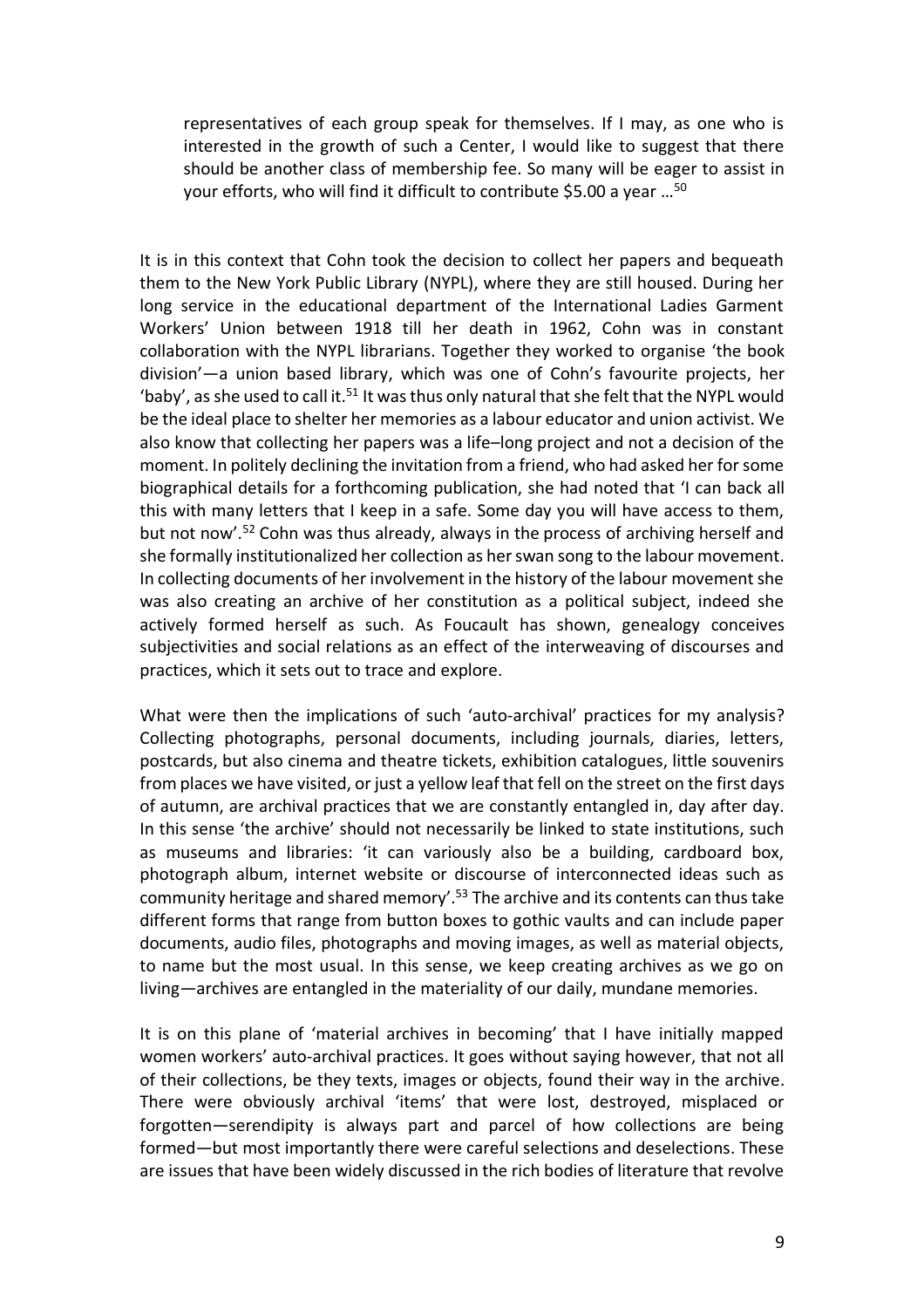around the epistemological constraints of auto/biographical research in general and women's self-documents in particular.<sup>54</sup> What has been identified as an important theme in this rich body of literature is that autobiography should not only be conceptualised as a mode of writing, but also and perhaps more importantly as a mode of reading.<sup>55</sup> If we are to transfer this insight to 'auto-archival' practices, the interest should not only be on how these practices were deployed, but also to how we can read and understand them as 'regimes of truth'. As Farge has pithily commented, 'the archives do not necessarily tell the truth, but as Michel Foucault would say, they tell of the truth'.<sup>56</sup>

In this light auto-archival practices expose how women labour activists like Cohn responded to the constraints they were subjected to within the patriarchal regimes of power and more specifically how they found ways to etch the memory of their appearance in the politics of their geographies and times. Understanding is important here within the overall Spinozistic spirit of my inquiries: 'I have laboured carefully, not to mock, lament or execrate, but to understand human actions', Spinoza famously wrote in his *Political Treatise.*<sup>57</sup> In my attempt to understand women's actions then, I followed patterns of presences and absences in the documents they saved, the classifications they created and the groups of people they flagged up as 'significant others' in their life and work. Following such practices of archiving the self, Cohn's case was particularly intriguing, since she did not leave any diary, journal or memoir in her papers. By following the discursive order of her archive however, I could discern a design that had a meaning and could ultimately sketch what I have configured as her 'archival portrait'. Seen in the light of my genealogical inquiries, Cohn's papers have created an archive of 'counter-memories', leading to a transformation of labour history in the way Foucault has influentially theorised the concept. <sup>58</sup> Such transformations were the effect not only of dusty, scratched and forgotten texts, but also of visual images, as I will discuss next.

#### *In pictures*

While working with women workers' personal and public documents, I was drawn to their collections of photographs, particularly intrigued by their decision to include them in the papers they bequeathed to the archives. The themes, figures and ambience of the photographs have added multiple layers of complexity in the way women workers' life and work can be read and understood and I have discussed them elsewhere in my work, situating my analysis in a growing body of literature around the use of photographs in life history research.<sup>59</sup> What emerges from this burgeoning body of literature is that despite the fact that 'the truth' of/in photography has been interrogated from a wide range of theoretical positions and perspectives, there is still a hovering idea that a shadow or an inscription of 'the real' can somehow be traced in a photographic image, whether it comes from a professional photographer, an amateur or an artist.

The idea of taking and collecting photographs is also very much related to everyday mnemonic practices, the desire to preserve something of the fleeting present. In this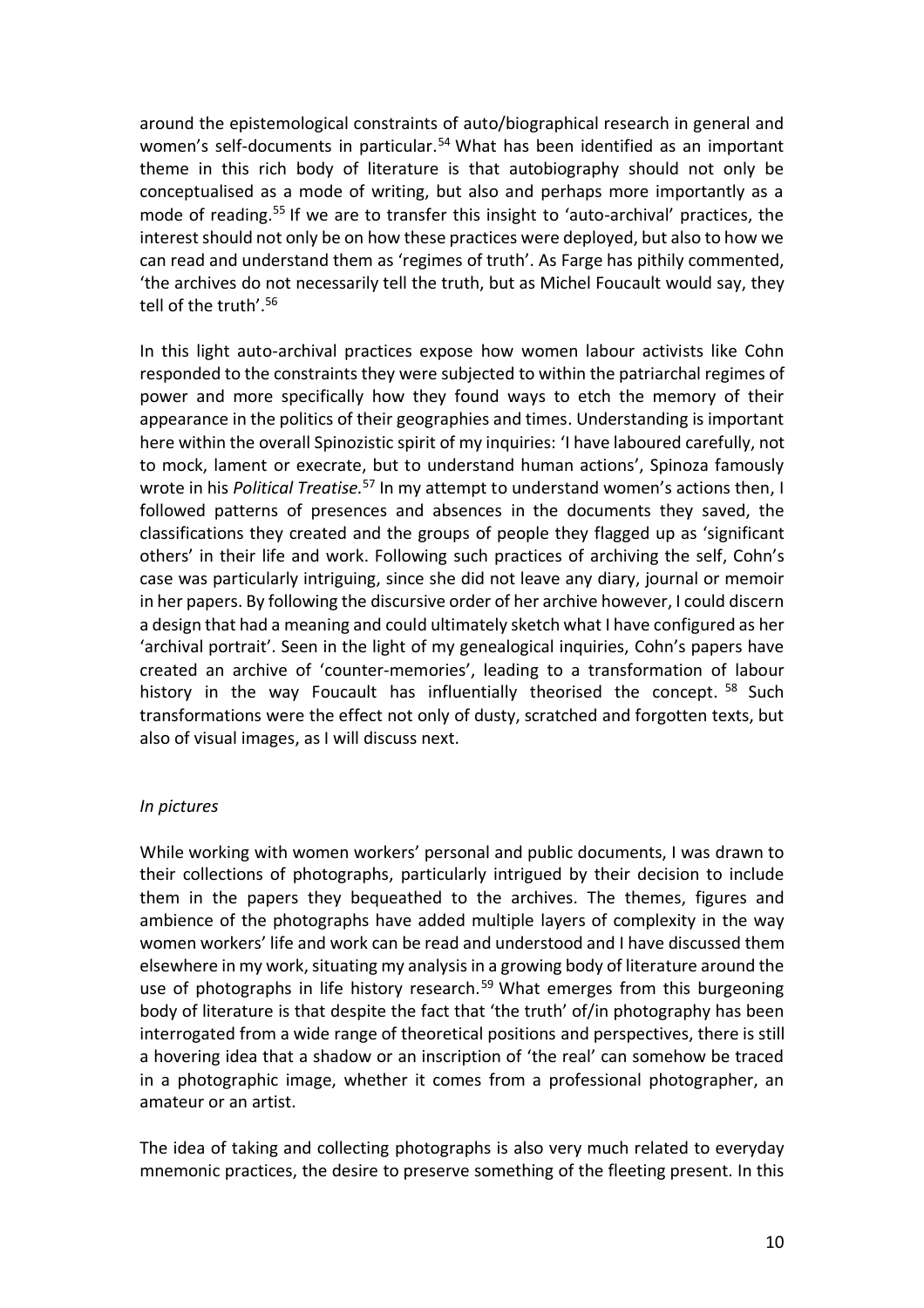context people take and collect photographs on various occasions and for various reasons, while institutions have always created, kept and archived photographs in the process of documenting the history of their activities and establishing their legacy. Scholars in the history of education have been increasingly drawn to photographic archives and other visual sources in their analysis, pointing to the ways that the visual exposes complex interrelations between educational spaces, bodies, subjectivities and institutions.<sup>60</sup> There was thus an interesting mixture of personal and institutional group photographs in the women workers' collections I worked with. What is the ontological and epistemological function of these photographs and how are women workers' practices of collecting and archiving photographs to be understood? These are genealogical questions par excellence, that I will discuss in this section, following Penny Tinkler's suggestion that we should look more closely at the 'life of a photo', raising questions about the conditions of its production, its intended audiences, the ways it was kept and stored, as well as its reception.<sup>61</sup>

Photography can be taken as a *skiagraphy,* Jaques Derrida has suggested, it is about the writing of light, as well as the writing of shade, an apparatus where regimes of visibility and invisibility are intertwined. <sup>62</sup> There are strong connections here between Derrida's *skiagraphy* and the genealogical analysis that has been described as a grid of distributing the visible and the invisible. As I have discussed elsewhere in my work, women's involvement in education has created regimes of exemplary visibility, as well as regimes of shadow and darkness, further suggesting that the genealogical analysis can be taken as 'an impressionist painting, blurring lines, colours and shadows'.<sup>63</sup> But apart from offering images of light and shadow, diffractions and interferences, photographs also constitute 'a reply' to the living world, 'a witness without witness, the prosthetic eye, an eye too many but invisible, at once producer and preserver, the origin and the archive'.<sup>64</sup> Moreover, photographs elicit affects: 'we come to suspect that desire, even love itself, is always born of a certain photographic sketch', Derrida has pointed out.<sup>65</sup> Photography therefore revolves around the desire for truth taken as *aletheia* in its ancient Greek etymology: revealing, exposing, throwing light to something that it is concealed, forgotten or distorted. What is important to remember here is that Derrida's approach to the truth in photography follows Heidegger's lead in making a distinction between truth as 'unhiddenness' and truth as correspondence:

Initially, the meaning of the Greek word for truth, unhiddenness, has nothing to do with assertion and that factual contexture in terms of which the essence of truth is usually explained, i.e. correctness and correspondence. To be hidden and unhidden means something quite different to correspondence, measuring up, directedness towards … Truth as unhiddenness and truth as correctness are quite different things; they arise from quite different fundamental experiences and cannot at all be equated.<sup>66</sup>

In this light although we can see photographs as responses to the world, as well as assemblages of lights and shadows, what they unhide, expose or reveal should not be linked to mirroring or representing an image of the real. Photographs should be taken as 'sites of enunciation' Manoela dos Anjos Afonso has argued, exploring the role of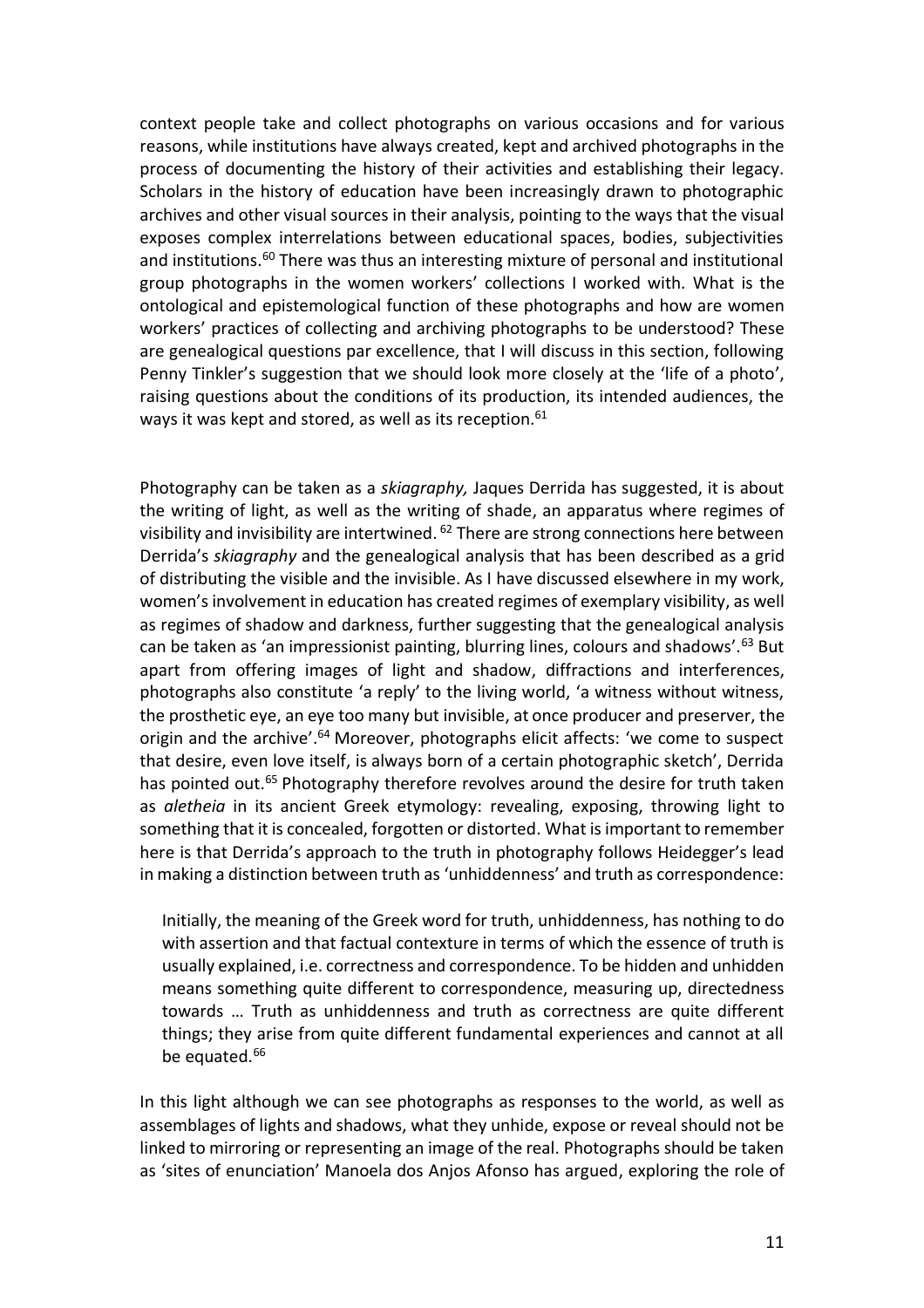photographs and their connection to language and places. <sup>67</sup> Such places of enunciation however are located 'neither in the photograph, not in the photographed element'<sup>68</sup>; they rather emerge in relation to other photographs that form a visual assemblage, be it a family album, a photo-diary, an institutional yearbook or a file bequeathed to an archive. It is in this context that 'the digital revolution', which is unfolding beneath our eyes, opens up vistas for contextualizing individual photographs and will further enable the mapping and analysis of visual assemblages. Either taken as a site of enunciation or as 'a locus of meaning', according to Andrew Benjamin,<sup>69</sup>a photograph is always already the effect of certain practices, including 'technologies of production and interpretation' <sup>70</sup>, but also technologies of collecting and archiving I would add. It is while considering technologies of producing, interpreting and archiving that we can better grasp how photographs problematize relations between memory, history and the personal, as Benjamin has pithily observed.<sup>71</sup> So, while photographs can never mirror or represent 'the real', they speak of it, they are 'of the real' and they open up loci of enunciation for the self. Moreover, while they freeze 'moments of being' or 'moments of action', they also necessarily exclude what Benjamin has identified as 'the next moment':

A leaf moves, a smile occurs, hands touch and strangers pass each other on the street. In the next moment, the leaf is at rest, the smile has become a laugh, hands part, and a different set of strangers pass each other. In all of these instances activity is equated with a moment. The photographic image presents that moment. What it cannot present is of course *the next moment.*<sup>72</sup>

What I therefore argue is that it is in the lacuna of 'the next moment' that women workers' practices of archiving photographs have to be situated, in order to be understood. The 'next moment' is always, already absent, but the photograph becomes a sign of its radical futurity, the open possibilities that it carries with it: an immigrant dressmaker talks on a platform, a group of seamstresses picket in a line, a class of textile workers laugh their hearts out during a lecture, a party of labour organisers take a walk in-between the business of their annual convention, three women read under a tree in the Bryn Mawr campus… These are all moments captured in the photographic images that I was drawn to in my analyses.<sup>73</sup> They all point to open and unimagined futures that the movement for workers' education was envisaging. Photographs carry traces of the 'moment of action', but also of 'the next moment' and this is why they were carefully collected and bequeathed to the archives: as documents of actual events, as well as signs of virtual possibilities. As already pointed out above, the digital revolution has widened the horizon of 'the next moment'; photographic inscriptions captured in the archive can now be seen in the context of wider collections that can open up through a simple 'click' in the digital photographic archives that are increasingly emerging. The digital turn, as I have discussed it elsewhere at length,<sup>74</sup> carries of course new questions and problems around the ontological and epistemological status of the transposed archival documents, and invites new methodological approaches that can address the specificities of their study and analysis. 75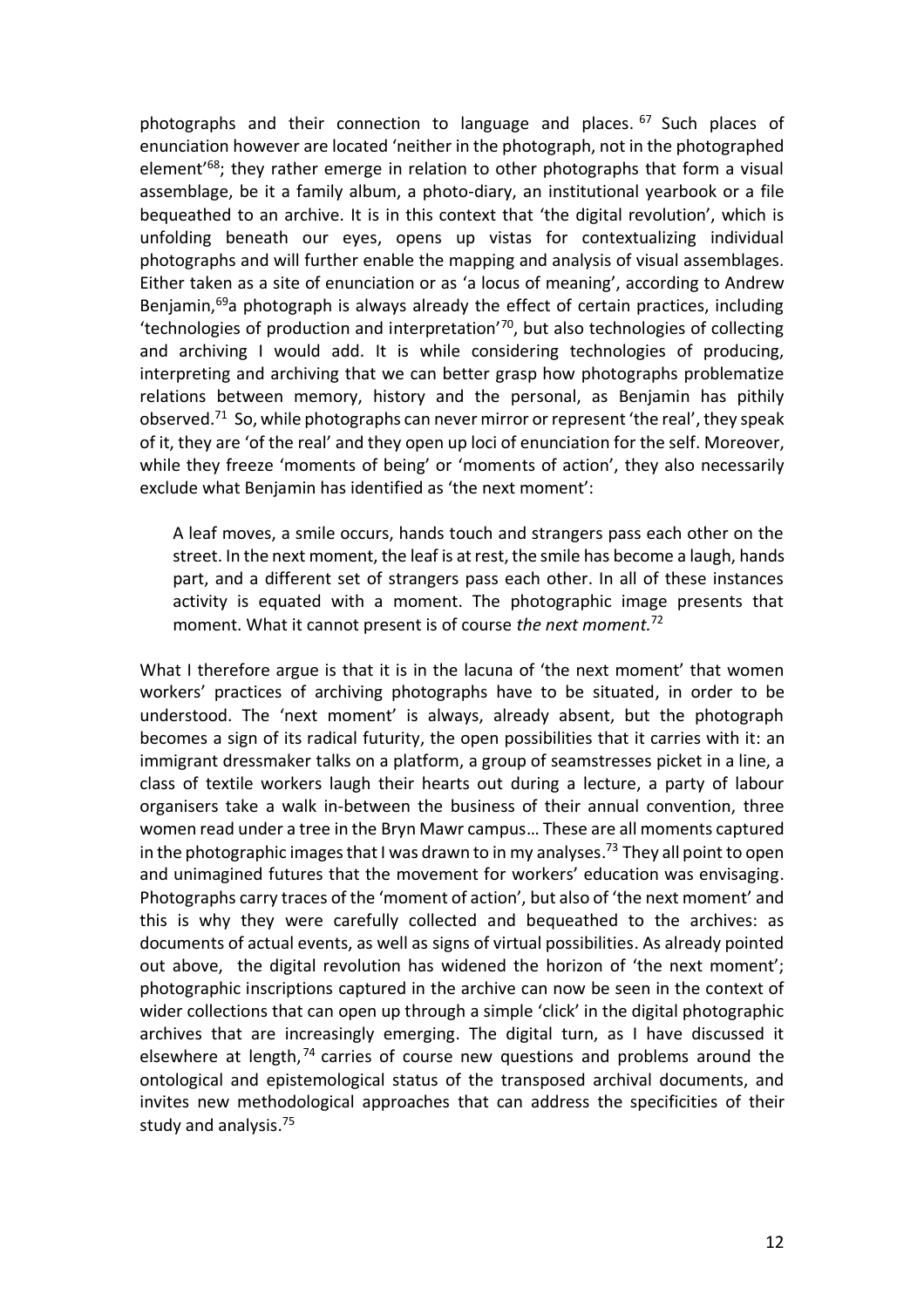But beyond their function as inscriptions of moments, these photographs also act as 'primal phenomena' in the understanding of the past, 'opening up a vision of something to which one would otherwise never have had access'.<sup>76</sup> In coining the notion of photographs as 'primal phenomena' Elaine Miller draws on Walter Benjamin's project of 'primal history':

Illuminating unrecognised moments of the past in a movement that Benjamin describes as 'flashlike', the articulation of primal history both preserves the past from oblivion and illuminates the possible future as the unredeemed or repressed consequence of those forgotten moments. To understand primal history, one must glean a conception from multiple fragmentary sources.<sup>77</sup>

Taken as a fragmentary source of primal history, the photograph as a flash of the past enters in dialogue with the present 'to form a constellation' Benjamin has written in *The Arcades Project.* <sup>78</sup> Let us then think of the institutional and documentary photographs of the labour movement as flashes of the past into the present. As we look at them in the archive, it is not only frozen moments of time that we reflect upon, but also virtual possibilities of what might have been in the linearity of the historical time that we can imagine. Photographs bequeathed to archives also give us the opportunity to view the past in the same way that the women activists, who collected them, did. We look at the moments they cherished and considered as 'worth keeping' and we start wondering why. It goes without saying that we will never follow the same tracks of meaning making. However, these photographic images emit signs that might disrupt our usual pathways of understanding or draw our attention to visual details that would have gone unnoticed in the transcripts of lived experiences.

In discussing the photographs that I found in Cohn's papers, I drew on Barthe's notion of the 'punctum'<sup>79</sup>, as a force that 'wounds the eye' and draws the spectator's attention to something that lies beyond the frame and indeed the subject of the photograph: women activists' radical solitude in the ranks of the labour movement in the case of the photographs that Cohn collected. $80$  But I was also drawn to the floral patterns of the dress of a seated portrait of Cohn's at a desk in a garden, inscribing a different meaning in who she was and juxtaposing it to her depiction as a sad existence, suffering continuous mental health breakdowns.<sup>81</sup> Cohn's floral dress as depicted in her photographic portrait has created new configurations in understanding her subjectivity. In Julia Kristeva's analysis, it has also acted as 'an imprint, or indication<sup>'82</sup> rather than a representation of who Cohn was. It is in putting together insights from Barthes' conceptualisation of the punctum, Benjamin's notion of primal history as an assemblage of flashes, as well as Kristeva's take of art as inscription, that Miller comes up with the notion of photographs as primal phenomena:

When the camera 'clicks', it severs a moment from the flow of linear time and isolates it in space, resulting in a presented moment that can be returned to immediately, after a long-deferred stretch of time, or never. The isolation of a moment or moments can have the effect of estranging us from our ordinary sequence of experiencing, considering or recalling events, resulting in an insight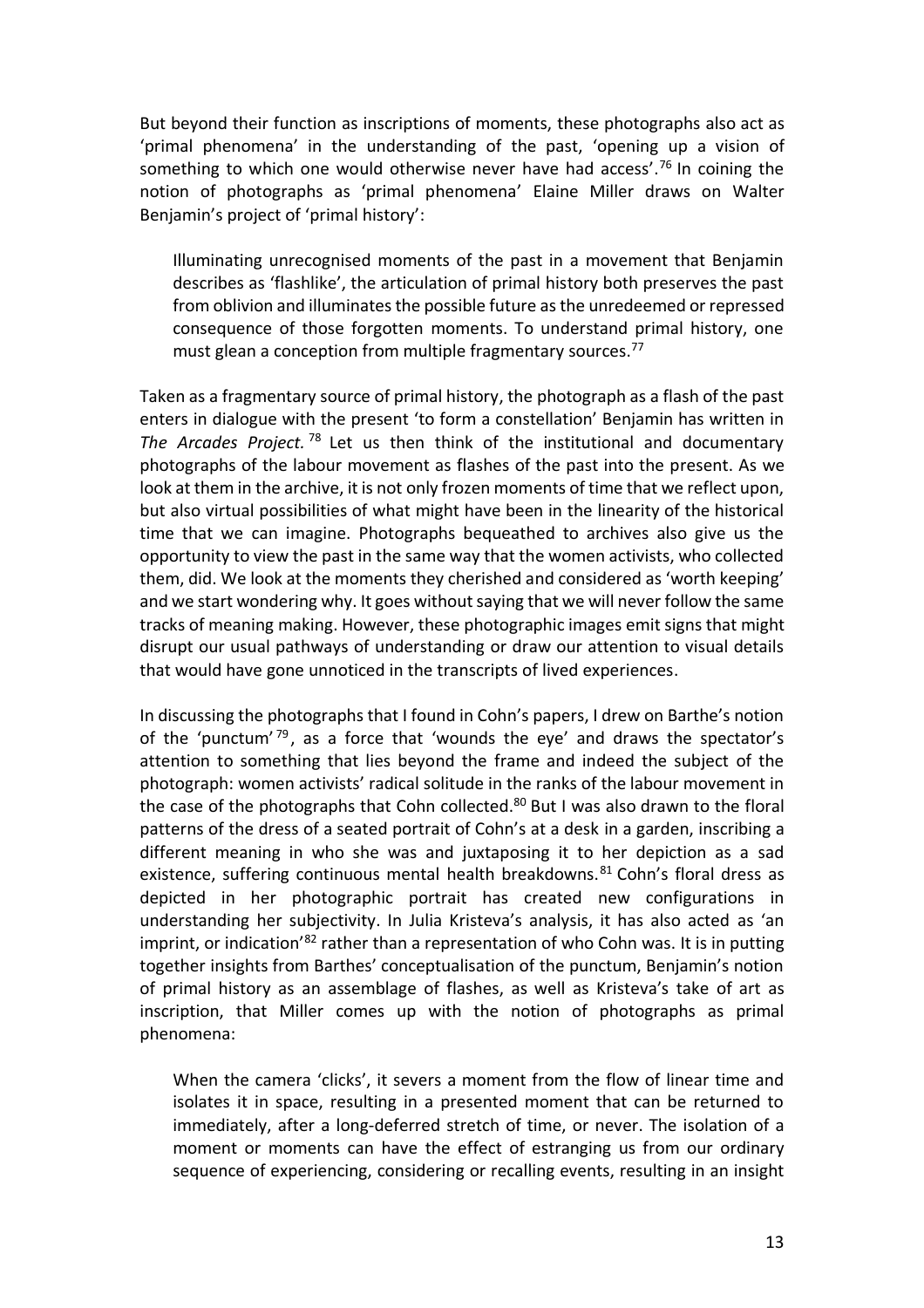into them that was previously unavailable or inaccessible, a photograph as primal phenomenon.<sup>83</sup>

As on-line photographic archives are increasingly digitised and become available to wider audiences around the globe, 'the visual turn' in archival research will open up new areas of investigation, will raise new questions and present new challenges. Film studies will also be increasingly included in such approaches as documentary films and personal and institutional videos will be added to the welt of visual sources. I was in the final stages of submitting the manuscript on women workers' education, when a rare documentary film about the Bryn Mawr Summer School for women workers in the industry became available on you-tube.<sup>84</sup> Although I knew about this film, as it was included in the bodies of literature I had reviewed for women workers' education, watching it was an invaluable experience in getting a more vivid and lively sense of what this school meant for the women workers who were lucky enough to have got a funded position to attend it. Given that the analysis of the archival documents had brought up the Spinozist theme of 'an ethics of joy' as a creative force in women workers' education, the moving images visualized this force and powerfully displayed the effects of corporeal expressions and encounters. As Charlotte Bates has persuasively argued visual methods are more sensorially attentive and in this sense they can better capture visceral bodies and register intense emotions and feelings.<sup>85</sup> The film's open access also meant that the readers of my analysis could have direct access to the viscerality of the emotions and affects I was pointing to, as well as the opportunity of different readings and interpretations. The visual has thus brought light, sound and movement in what was previously supposed to be the silent world of the archive and it is here to stay.

## *The force of archival research: housing 'the other'*

In looking back at my work in the archives of women workers' education I have configured the archive as a living organism in the process of becoming, a field of forces where events erupt, tracks are mapped, traces are unveiled and new knowledges emerge and crystallize. Such an affirmative image of what the archive *is/becoming* might seem to ignore or downplay regimes of power and regulation that are also entangled in the ways archives have been theorised either under the shadow of the Derridean *arkhe,* the actualization of the law, or in the critique of the imperial archive. As we have argued in *The Archive Project,* Foucault is also included in the theoretical underpinnings of the colonial archive through his critique of the power/knowledge relations of the institutions and his wider take of the archive as the 'library of libraries'.<sup>86</sup> But as I have already pointed out, Foucault's archival work has been ignored in such deconstructive approaches to archival research and the question of why he spent most of his research life in archives has not been posed, let alone followed. But it is precisely Foucault's genealogical investigations at the heart of powerful institutional archives that have created epistemological conditions of possibility for their fierce critique. Simply put: you cannot effectively criticize 'the archive' without seriously engaging in archival research. Moreover, as long as 'the archive' is kept abstract and vague, it increasingly becomes stronger, more opaque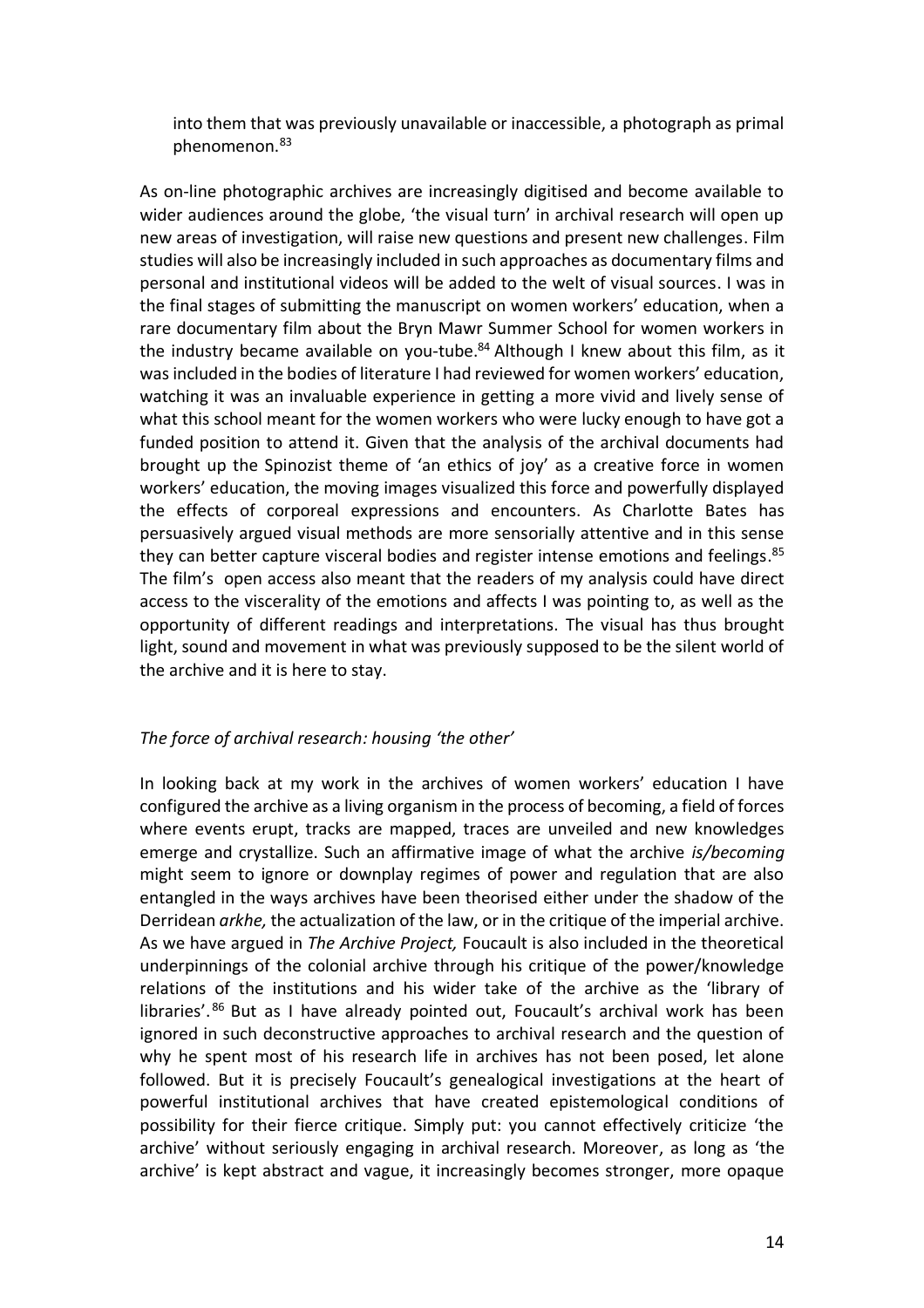and more wrapped up in myths and fantasies. Undoing the archive presupposes a raw and visceral engagement with its spatiality, rhythms and material liveness. This is why feeling the archive becomes a condition sine qua non of critical and effective histories in the way Foucault theorized them though the lenses of genealogy.

Throughout this contribution, I have shown how my genealogical inquiries in the history of women workers' education have shaped the ways I have worked in powerful institutional archives that have however welcomed marginalized and radical collections of papers. It was perhaps because they were so powerful that they could accept to house 'other documents', the migrant woman activist's traces in the case of my research. After many years of working in different archives around the world and later using their documents in writing and publishing, I have come to the conclusion that it is usually the imperial archives that are more relaxed and generous with allowing access and grating permissions for the use of their documents in academic writing and publishing. At the same time it is well known that 'radical archives' often impose strict regulations, restrictive boundaries and tiring bureaucratic mechanisms. These 'other documents' however cannot speak of themselves and by themselves. No matter how archival collections have come to be constituted, organized and housed, it is what we do with them that is equally important, particularly as we are excavating marginalised histories in women's education and beyond. The question therefore that is worth exploring in the writing of history of women's education [and beyond] is not 'what an archive is', but 'what an archive does'.

<sup>&</sup>lt;sup>1</sup> Michel Foucault (1994) Lives of Infamous Men, R. Hurley (Trans.) in J. D. Faubion (Ed.) *Michel Foucault: Power, The Essential Works 3*, (New York: The New Press), pp.157- 75, at p. 158.

<sup>2</sup> Arlette Farge (1989). *Le goût de l'archive*. Paris: Gallimard. Translated as *The Allure of the Archives* (2013) by T.Scott-Railton (New Haven: Yale University Press). For Foucault's collaboration with Farge, see Farge and Foucault (1982) *Le désordre des familles: lettres de cachet: Des Archives de la Bastille, (Paris: Gallimard).* 

<sup>3</sup> Maria Tamboukou (2017) *Women Workers' Education: Life Narratives and Politocs: Geographies, Histories, Pedagogies,* (Basingstoke: Palgrave Macmillan).

<sup>4</sup> See Tamboukou (2003) *Women, Education and the self, a Foucauldian perspective,*  (Basingstoke: Palgrave Macmillan); Tamboukou (2010) *In the fold between power and desire: Women artists' narratives,* (Newcastle-upon-Tyne: Cambridge Scholars Publishing); Tamboukou (2016) *Gendering the memory of work: women workers' narratives,* (London: Routledge).

<sup>5</sup> Michel Foucault (1986) Nietzsche, Genealogy, History in *The Foucault Reader*, P. Rabinow (Ed.), (Harmondsworth: Peregrine), pp.76-100.

<sup>6</sup> Foucault (1979) *Discipline and Punish,* A. Sheridan (Trans), (London: Penguin), p.31.

 $<sup>7</sup>$  Elsewhere in my work, I have discussed at length the notion of 'the event',</sup> particularly focussing on Foucauldian and Deleuzian approaches. See Tamboukou, *Nomadic Narratives, Visual Forces: Gwen John's Letters and Paintings* (New York: Peter Lang), particularly Chapter 1.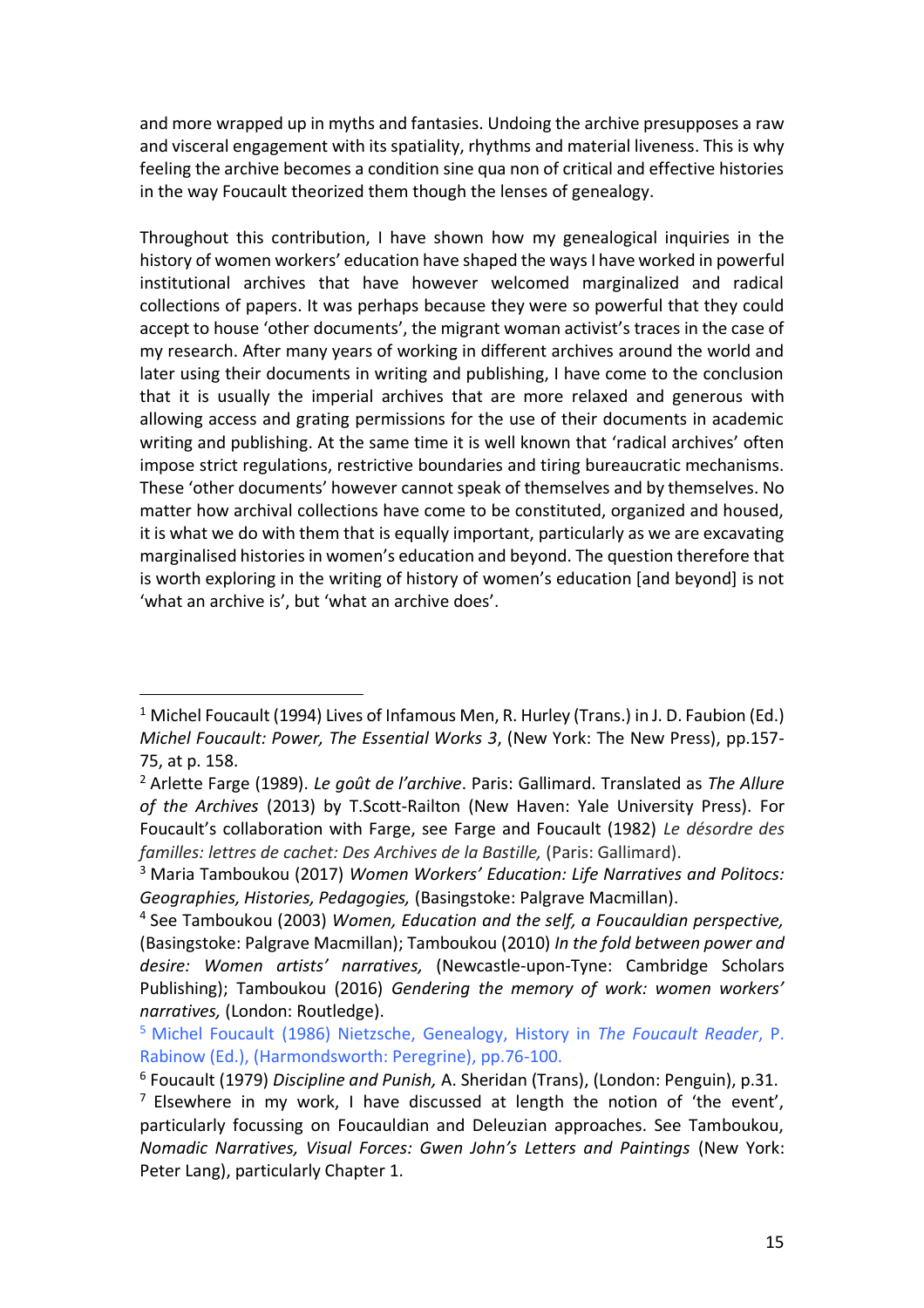<sup>8</sup> Moore Niamh, Salter Andrea, Stanley Liz and Tamboukou Maria (2016) *The Archive Project: Archival Research in the Social Sciences,* (London: Routledge)*.* <sup>9</sup> Ibid., 177

<sup>11</sup> Farge, *The Allure,* p.16.

<sup>12</sup> See Tamboukou, *Women, Education and the Self*, *Nomadic Narratives* and *Gendering the memory of work.*

<sup>13</sup> See Niamh et al., *The Archive Project.*

<sup>14</sup> Farge, *The Allure,* p.4.

<sup>15</sup> Ibid., p.15.

 $\overline{a}$ 

<sup>16</sup> See Tamboukou (2016), Feeling narrative in the archive: the question of serendipity, *Qualitative Research* 16(2), pp.151-166.

 $17$  See, Tamboukou (2014), Archival Research: unravelling space/time/matter entanglements and fragments, *Qualitative Research* 14(5), pp.617-633.

<sup>18</sup> Alfred North Whitehead (1985) [1929] *Process and Reality* [Corrected Edition]. (New York: The Free Press), p.5.

 $19$  I am thankful to Liz Stanley who, has commented on the risk of this binarism in a symposium on archival research in March 2017.

 $20$  See Rosalyn Diprose (1993) Nietzsche and the pathos for distance, in P. Patton (Ed.) *Nietzsche, Feminism and Political Theory,* (London: Routledge), 1–26, at p.6.

<sup>21</sup> Foucault (1983) 'The Culture of the Self', lecture at Berkeley. *Michel Foucault, Audio Archive*, Library, University of California, Berkeley, [http://www.openculture.com/2014/08/michel-foucaults-lecture-the-culture-of-the](http://www.openculture.com/2014/08/michel-foucaults-lecture-the-culture-of-the-self.html)[self.html](http://www.openculture.com/2014/08/michel-foucaults-lecture-the-culture-of-the-self.html) [Accessed, 27-2-2017]

 $22$  Ibid.

<sup>23</sup> Joan Wallace Scott (1987) New Documents on the Lives of French Women: The Journal of Caroline B., 1864-1868. *Signs: Journal of Women in Culture and Society,* 12 (3), pp. 568-572, at p.569.

 $24$  I have discussed the French seamstresses lives and deed in Tamboukou (2015), *Sewing, Fighting and Writing: radical practices in work, politics and culture*, (London: Rowman and Littlefield).

<sup>25</sup> Michèle Riot-Sarcey (1994) *La démocratie à l'épreuve des femmes: Trois figures critiques du pouvoir 1830-1848.* (Paris: Editions Albin Michel), p.346.

<sup>26</sup> Vaughan B. Baker (1997) Jeanne Deroin : The Years in Exile'. In *Proceedings of the Western Association of French History*. Saskatoon, Saskatchewan, October 15-18, 1997, 1-16. [Archived paper, Bibliothèque Marguerite Durand, [Broc. MF 1674\]](http://bspe-p-pub.paris.fr/alswww2.dll/APS_CAT_IDENTIFY?Method=CatalogueExplore&IsTagged=0&DB=BookServer&ExploreType=StockCallNumber&Stem=Broc%2E%20MF%201674&Style=Portal3&SubStyle=&Lang=FRE&ResponseEncoding=utf-8&Parent=Obj_208541429104763), at p.15, n.20.

<sup>27</sup> Foucault (1986) Nietzsche, Genealogy, History, p.76.

<sup>28</sup> Carolyn Steedman (2001) *Dust,* (Manchester: Manchester University Press).

<sup>29</sup> Jacques André (1986) De la preuve à l'histoire, les archives en France, *Traverses* 36, pp. 22-33, at p.29.

<sup>30</sup> Farge, *The Allure,* p.4.

 $10$  Letter from Rose Pesotta, dated August 4, 1922, General Correspondence, Box 1, 1922-1928. Rose Pesotta papers. Manuscripts and Archives Division. The New York Public Library. Astor, Lenox, and Tilden Foundations (RPP/NYPL/GC/B1/1922-28). For an extended discussion of this letter, see Tamboukou (2013) Educating the seamstress: studying and writing the memory of work, *History of Education* 42(4), pp.509-527.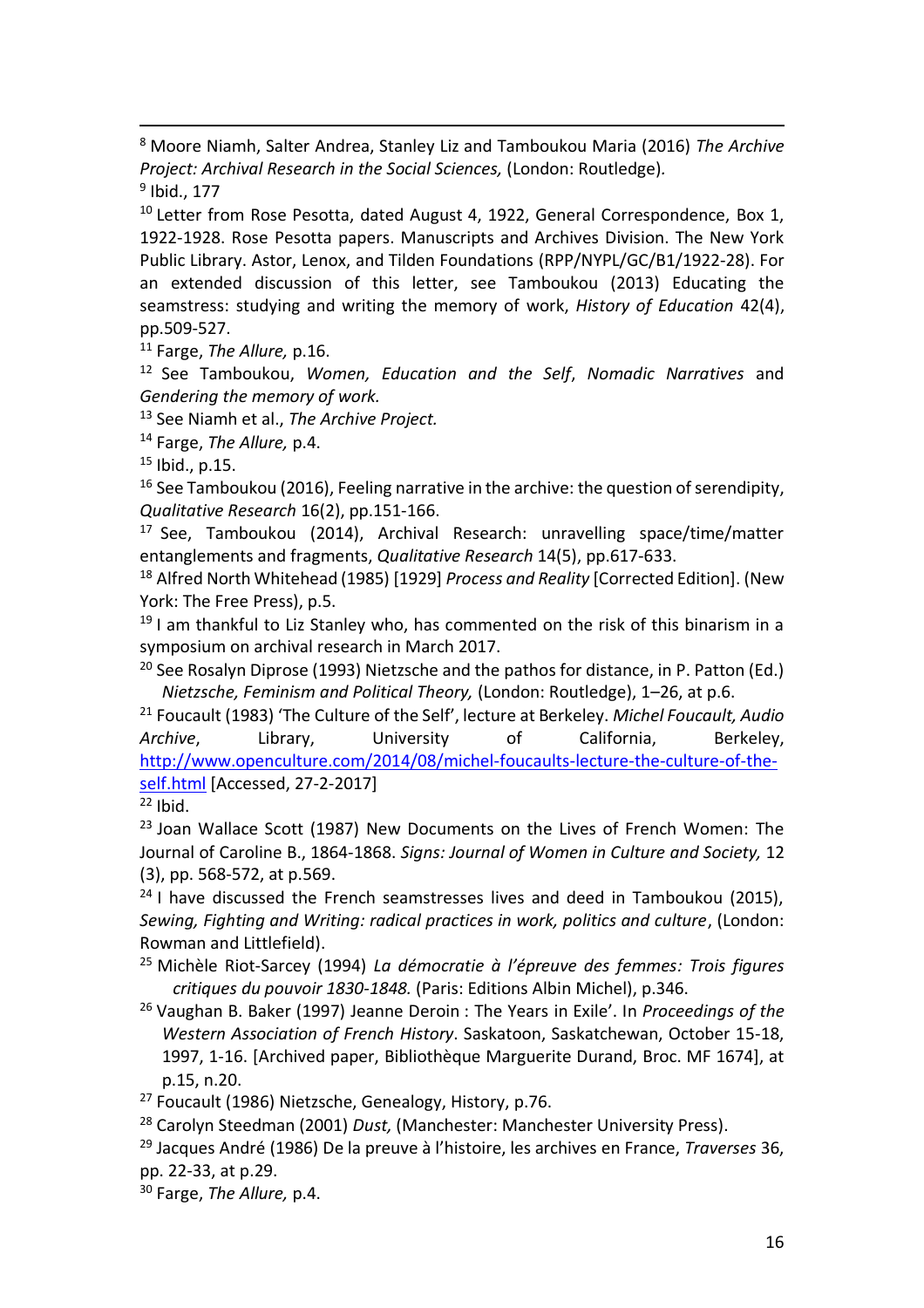<sup>31</sup> Edward Casey (1976) *Imagining: A Phenomenological Study* (Bloomington: Indiana University Press), p.190.

<sup>32</sup> Genevieve Lloyd (1996) *Spinoza and the Ethics* (London: Routledge), p.61.

<sup>33</sup> Foucault, The History of Sexuality, an interview in C. Gordon (Ed.) *Power/Knowledge: Selected Interviews and other writings 1972-1977*, (London: Harvester Wheatsheaf), pp. 183-193, at p. 193.

 $34$  For an illuminated discussion of imagination in archival research, see Niamh Moore (2016) Weaving archival imaginaries: Researching community archives in Moore et al., *The Archive Project*, pp. 129-152.

<sup>35</sup> Ibid., p.150.

<sup>36</sup> Farge, *The Allure,* p.11.

<sup>37</sup> Ibid., 12.

 $\overline{a}$ 

<sup>38</sup> John Dewey (1887) *Psychology* (New York: Harper and Brothers), p.196.

<sup>39</sup> 'Workers' education today and tomorrow', unpublished essay, Writings, FCP/NYPL. <sup>40</sup> For an extended discussion of Cohn's involvement in the intellectual circles of the early 20th century, see Tamboukou, *Women Workers' Education*.

<sup>41</sup> Fannia M. Cohn papers*.* Manuscripts and Archives Division. The New York Public Library. Astor, Lenox, and Tilden Foundations. (NYPL/FCP/MSS588), http://archives.nypl.org/mss/588#overview [Accessed 4 March 2017].

<sup>42</sup> Niamh et al., *The Archive Project,* p.160*.*

 $43$  Ibid.

<sup>44</sup> Ibid., 165.

<sup>45</sup> Scott (1986) Women's Archives and Women's History, comments on the dedication of the Christine Dunlap, Farnham Archives, Brown University, October 10, 1986, at p.1. Available on line at: [https://www.brown.edu/research/pembroke](https://www.brown.edu/research/pembroke-center/sites/brown.edu.research.pembroke-center/files/uploads/JWSExcerpt_06957_0.pdf)[center/sites/brown.edu.research.pembroke-](https://www.brown.edu/research/pembroke-center/sites/brown.edu.research.pembroke-center/files/uploads/JWSExcerpt_06957_0.pdf)

[center/files/uploads/JWSExcerpt\\_06957\\_0.pdf](https://www.brown.edu/research/pembroke-center/sites/brown.edu.research.pembroke-center/files/uploads/JWSExcerpt_06957_0.pdf) [Accessed 3-3-2017]

 $46$  Ibid.

 $47$  Ibid.

<sup>48</sup> Scott, New Documents, p.568.

<sup>49</sup> See Moore et al., *The Archive Project,* pp.168-9 for an extended discussion of 'archival sensibility'.

<sup>50</sup> Fannia Cohn to Mary Beard, letter dated 23 January, 1940 (NYPL/FCP/Cor).

<sup>51</sup> Fannia Cohn to Morris Bialis ILGWU Vice President, letter dated 26 August, 1958 (NYPL/FCP/Cor).

<sup>52</sup> Fannia Cohn to 'dear friend', letter dated 28 July, 1937 (NYPL/FCP/Cor).

<sup>53</sup> Moore et al., *The Archive Project,* p.1.

<sup>54</sup> See amongst others, Liz Stanley (1992) *The Auto/Biographical I: Theory and Practice of Feminist Auto/Biography* (Manchester: Manchester University Press) and Sidonie Smith and Julia Watson (1998) (Eds.) *Women, Autobiography, Theory: A Reader* (Madison: University of Wisconsin Press).

<sup>55</sup> Philippe Lejeune has been influential here. See Philippe Lejeune, Philippe (1989 /1973). The Autobiographical Pact, in P. John Eakin (Ed.), *On Autobiography*, (Minneapolis: University of Minnesota Press), pp.3-30.

<sup>56</sup> Farge, *The Allure,* p.29.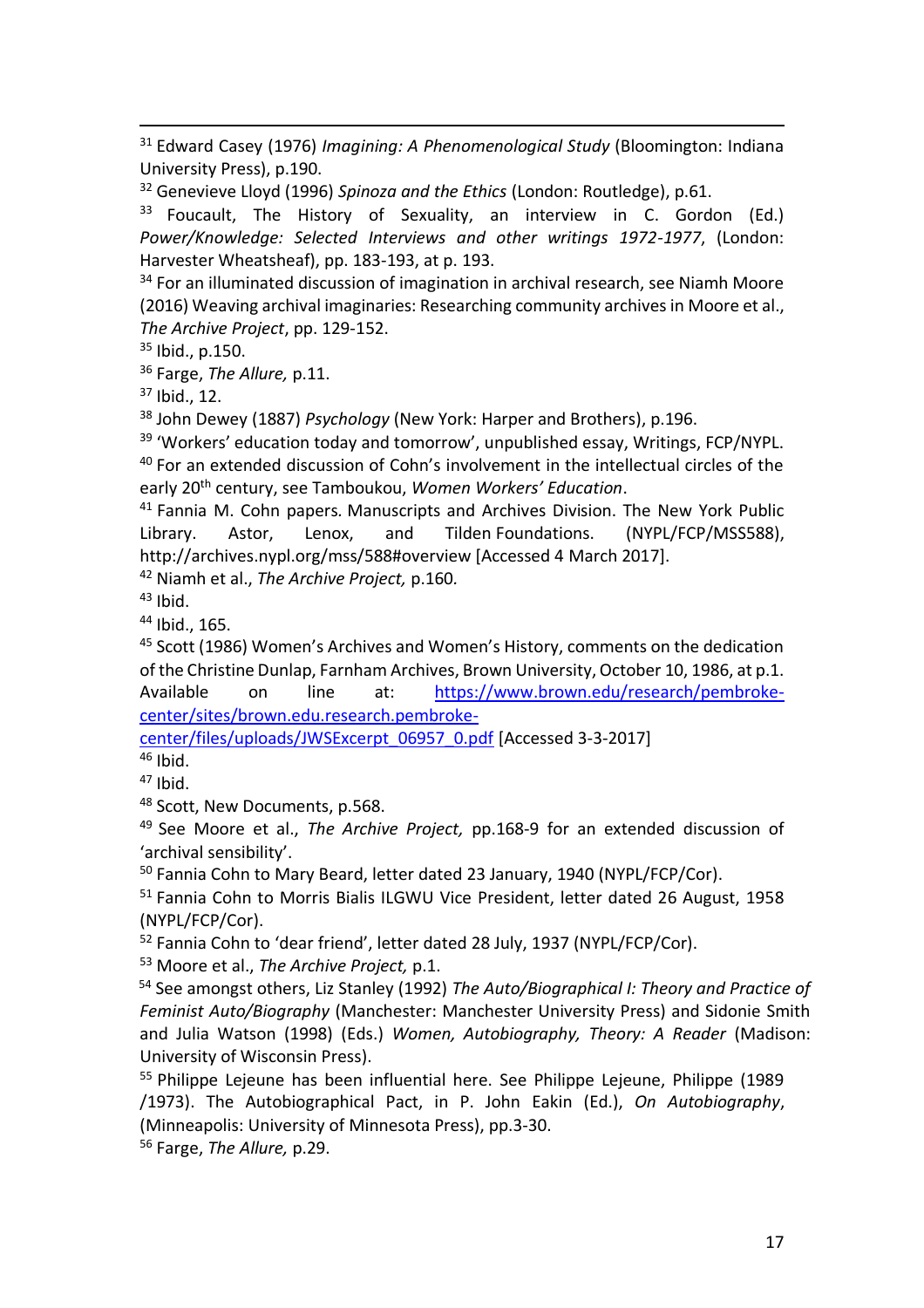<sup>58</sup> Foucault, Nietzsche, Genealogy, History', p.93.

<sup>59</sup> See Tamboukou, *Women Workers' Education*. For an overview of the literature around photography and life writing, see amongst others Linda, Rugg, Haverty (1997) *Picturing Ourselves: Photography and Autobiography* (Chicago: Chicago University Press); Timothy D. Adams, (2000) *Light writing and life writing: photography in autobiography* (Chapel Hill and London: The University of North Carolina Press); Nathalie Edwards, Amy L. Hubbell, Ann Miller (2011), eds. *Textual and Visual Selves: Photography, Film and Comic Art in French Autobiography.* (Lincoln and London: University of Nebraska Press and Brophy Sarah and Hladkl, Janice (2014) (Eds.) *Embodied Politics in Visual Autobiography* (Toronto: University of Toronto Press).

 $60$  See amongst others, Catherine Burke (2001) Hands on History: Towards a Critique of the 'Everyday', *History of Education* 30 (2), pp. 191-201, Ian Grosvenor and Martin Lawn (2001) Ways of Seeing in Education and Schooling: Emerging Historiographies, *History of Education* 30, pp.105-106 and Alexandra Allan and Penny Tinkler (2015) 'Seeing' into the past and 'looking' forward to the future: visual methods and gender and education research. *Gender and Education,* 27(7), pp. 791-811.

<sup>61</sup> Penny Tinkler (2013), *Using Photographs in Social and Historical Research* (London: Sage), p.15.

<sup>62</sup> Jacques Derrida (2010/1993) 'Aletheia', P. DeArmitt and K. Saghafi (trans), *The Oxford Literary Review* 32(2), pp. 169-188.

 $63$  See Tamboukou (2003) Genealogy/Ethnography: Finding the Rhythm, in M. Tamboukou and S. J. Ball (Eds.) *Dangerous Encounters: Genealogy and Ethnography,*  (New York: Peter Lang), pp.195-216.

<sup>64</sup> Derrida, *Aletheia*, p. 172.

<sup>65</sup> Ibid., 175.

 $\overline{a}$ 

<sup>66</sup> Martin Heidegger (2002) *The essence of truth: On Plato's parable of the cave allegory and Theatetus*, T. Sadler (trans), (London: Continuum), p.8

<sup>67</sup> Manoela dos Anjos Afonso (2017) Language and Place in the life of Brazilian women in London: writing life narratives through art practice. Unpublished PhD thesis, University of the Arts, UK.

<sup>68</sup> Ibid., p. 141.

<sup>69</sup> Andrew Benjamin (2010) 'What, in truth, is Photography? Notes after Kracauer, *The Oxford Literary Review* 32(2), pp. 189-202, at p.190.

 $70$  Ibid.

<sup>71</sup> Ibid., 191.

<sup>72</sup> Ibid., 197.

<sup>73</sup> See Tamboukou, *Women Workers' Education*.

**<sup>74</sup>** See Tamboukou (2017) The visual turn and the digital revolution, *a/b: Auto/biography studies,* 32(2), pp.359-362.

 $75$  For a discussion of issues arising from such digital archives, see amongst others, Tanya Dalziell and Paul Genoni (2014) 'Google comes to Life: Researching Digital Photographic Archives', *Convergence: The International Journal of Research Into New Media Technologies*, 21 (1), pp. 46-56.

<sup>57</sup> Benedict de Spinoza, A Political Treatise [PT I 4], in *A Theologico-Political Reeatise and A Political Treatise,* R.H.M Elwes (trans) (New York: Dover Publications), pp.287- 387, at p.288